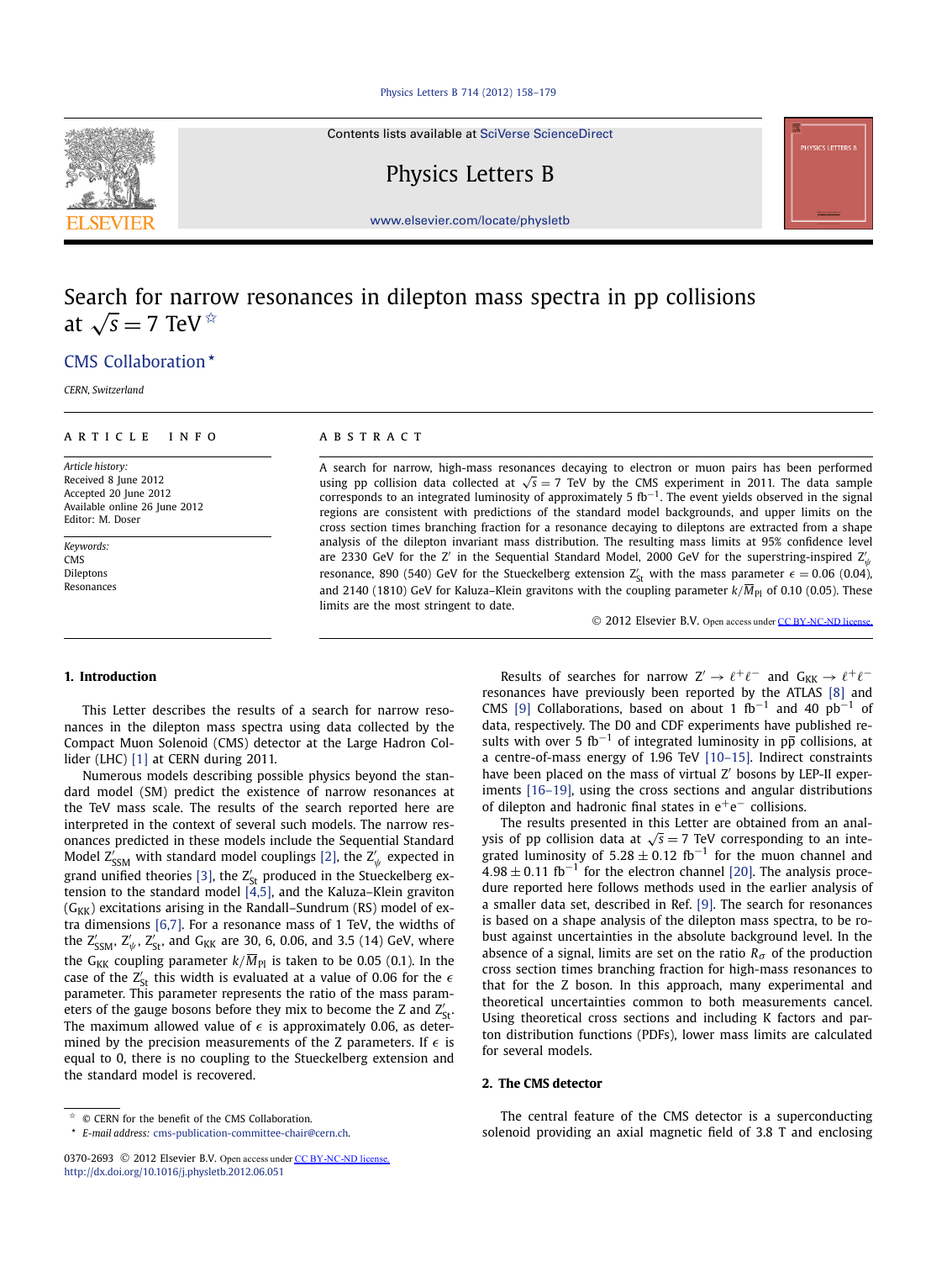the all-silicon inner tracker, the crystal electromagnetic calorimeter (ECAL), and the brass-scintillator hadronic calorimeter (HCAL). The inner tracker is composed of a pixel detector and a silicon strip tracker, and measures charged-particle trajectories in the pseudorapidity range  $|\eta| < 2.5$ .<sup>1</sup> The finely segmented ECAL consists of nearly 76 000 lead-tungstate crystals which provide coverage in pseudorapidity up to  $|\eta| = 3.0$ . The muon system covers the pseudorapidity region |*η*| *<* <sup>2</sup>*.*4 and consists of up to four stations of gas-ionization muon detectors installed outside the solenoid and sandwiched between steel layers serving both as hadron absorbers and as a return yoke for the magnetic field. A detailed description of the CMS detector can be found elsewhere [\[21\].](#page-6-0)

The CMS experiment uses a two-level trigger system. The Level-1 Trigger, composed of custom hardware processors, selects events of interest using information from the calorimeters and muon detectors [\[22\].](#page-6-0) The High-Level Trigger (HLT) is softwarebased and further decreases the event collection rate by using the full event information, including that from the inner tracker [\[23\].](#page-6-0)

#### **3. Electron and muon selection**

The events used in the dimuon channel analysis were collected using a single-muon trigger with a transverse momentum  $(p_T)$ threshold of 40 GeV. In order to keep the trigger rate at an acceptable level, the acceptance of this trigger was restricted to the pseudorapidity range of |*η*| *<* <sup>2</sup>*.*1. The muon candidates' tracks are formed in the trigger by combining standalone tracks reconstructed separately in the muon chambers and in the inner tracker.

The trigger used to select dielectron events requires the presence of two clusters in the ECAL, each with transverse energy  $E_T$  > 33 GeV and each matched to hits in the pixel detector. The trigger also requires the absence of significant energy deposits in the hadron calorimeter cells directly behind these two ECAL clusters.

Electrons and muons are reconstructed using standard CMS algorithms, described in more detail in [\[9,24,25\].](#page-6-0) Clusters in the ECAL are matched to reconstructed tracks to form electron candidates. These candidates must be within the barrel or endcap acceptance regions, with pseudorapidities of |*η*| *<* <sup>1</sup>*.*442 and 1*.*<sup>560</sup> *<*  $|\eta|$  < 2.5, respectively. Electron candidates must have  $E_T > 35$  GeV if they are within the barrel region and  $E_T > 40$  GeV if they are within the endcap regions. As in the muon trigger, muon tracks are reconstructed separately in both the muon system and the inner tracker [\[24\]](#page-6-0) and then matched and fitted simultaneously to form "global muons". Each of the muon candidates must have  $p_T > 45$  GeV; the candidate must also have a transverse impact parameter with respect to the centre of the luminous region of less than 0.2 cm, at least one hit in the pixel detector, hits in at least nine silicon tracker layers, and matched segments in two or more muon stations. The muon candidates are required to come from the same vertex by performing a common-vertex fit and requiring the vertex  $\chi^2$  to be below 10.

To suppress the misidentification of jets as electrons, the sum of the *p*<sub>T</sub> of all other tracks in a cone of  $\Delta R = \sqrt{(\Delta \eta)^2 + (\Delta \phi)^2} < 0.3$ around the electron candidate's track must be less than 5 GeV, and the sum of the  $E_T$  of calorimeter energy deposits in the same cone must be less than approximately 3% of the candidate's *E*T. For the calculation of the  $p<sub>T</sub>$  sum, tracks must pass within 0.2 cm (in the *z* direction) of the primary vertex with which the electron candidates are associated. With respect to the earlier analysis [\[9\]](#page-6-0) and as a consequence of the increase in the number of interactions per bunch crossing, the longitudinal segmentation of the HCAL in the endcaps is no longer used to identify electrons. To suppress both jets and non-prompt muon sources of misidentification for muons, the sum of the  $p_Ts$  of all other tracks within a cone of  $\Delta R < 0.3$  about the muon candidate's track must be less than 10% of the candidate's  $p_T$ .

The data sample collected in 2011 has been used to improve the alignment of the muon chambers. The dimuon mass resolution,  $\sigma(m_{\mu\mu})/m_{\mu\mu}$ , is 6.5% at masses around 1 TeV, rising to 12% at 2 TeV. The fractional dielectron mass resolution,  $\Delta m_{ee}/m_{ee}$ , is approximately constant above 500 GeV. When both electrons are detected in the barrel, this mass resolution is 1.1%, and when one of the electrons is in the barrel and the other is in the endcaps it is 2.3%

While a knowledge of the overall triggering and identification efficiencies is required to set limits on specific models, only the energy dependence of these efficiencies needs to be evaluated for the measurement of  $R_{\sigma}$ . The triggering and particle identification efficiencies in the energy range up to about 150 GeV were measured from data using the "tag-and-probe" method [\[24,25\].](#page-6-0) Monte Carlo (MC) simulations were used to evaluate the evolution of efficiencies beyond this energy. For dielectron events, the combined efficiency of the first-level and high-level triggers is larger than 99% and requires no corrections. The data were used to measure the electron identification efficiency at the Z resonance, and the ratio of this efficiency to that found in the simulation is used to scale the efficiencies at high energies. This ratio is within 1% of unity. The efficiency at  $p_T = 100$  GeV is  $(86 \pm 2)\%$  in the barrel and  $(84 \pm 2)\%$  in the endcaps. For simulated events, the variation in this efficiency is less than 2% for  $p<sub>T</sub>$  above 100 GeV. A similar procedure was used to extract scale factors for the muon trigger efficiency and for muon identification. The trigger efficiency was found to be  $(91.3 \pm 0.1)$ %, and the muon identification efficiencies were found to be  $(96.3 \pm 0.2)$ % and  $(94.2 \pm 0.2)$ % for the barrel and endcaps, respectively, where the uncertainties given are statistical only. These uncertainties remain uniform over the  $p<sub>T</sub>$  region that was probed by applying the tag-and-probe method to the available data sample.

#### **4. Event samples and event selection**

Simulated event samples for the signal and background processes were variously generated with PYTHIA, MADGRAPH and powheg. The MadGraph [\[26\]](#page-6-0) matrix-element generator was used for tt, single top and  $W +$ jets samples and the pow<sub>HEG</sub> V1.1 framework [\[27–29\]](#page-6-0) for Drell–Yan to electrons and muons and single top samples. Both of these were interfaced with the PYTHIA V6.424 (using the Z2 tune) [\[30,31\]](#page-6-0) parton-shower generator. All other processes were generated using pythia. The CTEQ6L1 [\[32\]](#page-6-0) parton distribution function (PDF) set was used for all samples except the Drell–Yan where the CT10 [\[33\]](#page-6-0) set was used. The response of the detector was simulated in detail using Geant4 [\[34\].](#page-6-0) These samples were further processed through the trigger emulation and event reconstruction chain of the CMS experiment.

For both the dimuon and dielectron final states, two isolated, same-flavour leptons that pass the lepton identification criteria described in Section 3 were required. The two lepton charges were required to be of opposite sign in the case of dimuons (for which a charge misassignment implies a large momentum measurement error), but not in the case of dielectrons (where charge assignment is decoupled from the ECAL-based energy measurement). An opposite-charge requirement for dielectrons would lead

<sup>1</sup> A right-handed coordinate system is used in CMS, with the origin at the nominal collision point, the *x* axis pointing to the centre of the LHC ring, the *y* axis pointing up (perpendicular to the LHC plane), and the *z* axis along the anticlockwise-beam direction. The pseudorapidity  $\eta$  is defined as  $\eta = -\ln \tan(\theta/2)$ , where  $\cos \theta = p_z/p$ . The azimuthal angle  $\phi$  is the angle relative to the positive *x* axis measured in the *x*–*y* plane.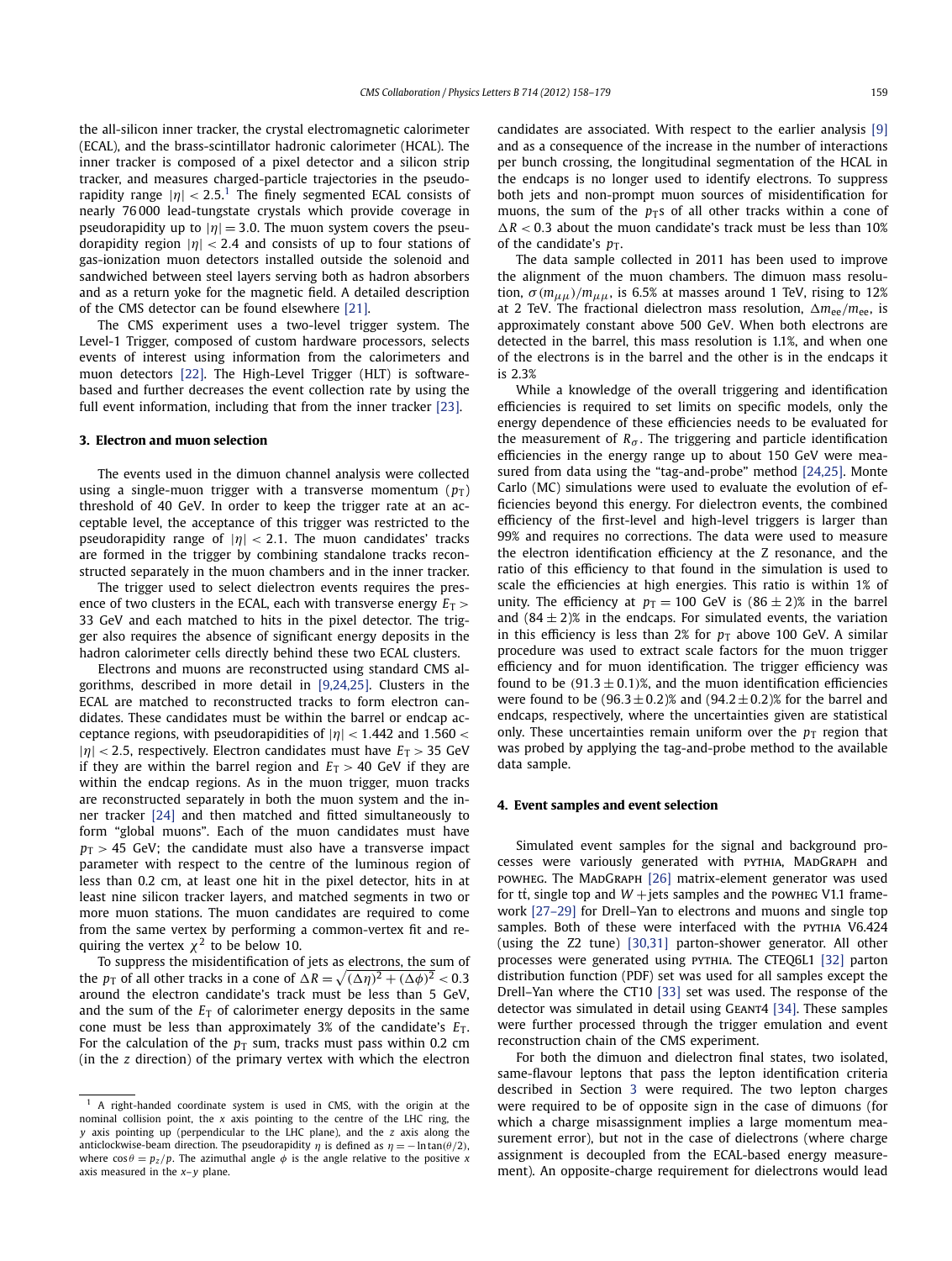to a loss of signal efficiency of a few percent and hence was not applied.

The electron event selection requires the presence of at least one electron candidate in the ECAL barrel because events with both electrons in the endcaps have a lower signal-to-background ratio as a result of a higher rate of jets being misidentified as electrons. For both channels, each event was required to have a reconstructed vertex with at least four associated tracks, located less than 2 cm from the centre of the detector in the direction transverse to the beam and within 24 cm in the direction along the beam. This requirement supresses cosmic ray background. Additional suppression of cosmic ray muons was obtained by requiring the three-dimensional opening angle between the two muons to be smaller than  $\pi$  – 0.02 radians.

#### **5. Backgrounds**

The most prominent SM process that contributes to the dimuon and dielectron invariant mass spectra is Drell–Yan production  $(Z/\gamma^*)$ , either directly or via  $\tau\tau$ ; there are also contributions from tt, tW, and diboson processes. In addition, jets may be misidentified as leptons and contribute to the dilepton invariant mass spectra through multijet and vector boson plus jets final states. The contamination from diphotons misidentified as dielectrons, as well possible contributions from bb and cc events, have been established to be negligible.

In the final dilepton spectra, the background component from standard model processes is found by fitting an appropriate function to the data. To find an appropriate functional form, trial variants were fitted to distributions obtained from MC simulations. The studies of the background components described below were performed in order to verify that the assumed background composition is correct and are not used directly to estimate the magnitude of the background.

#### *5.1.* Z*/γ* <sup>∗</sup> *backgrounds*

The shape of the dilepton invariant mass spectrum from Drell– Yan production was obtained using a MC simulation based on the powheg event generator. The simulated invariant mass spectrum was normalized to the data using the number of events in the mass interval 60–120 GeV. The shape of this spectrum can be modified by higher-order corrections and by variations in PDFs. An uncertainty due to these sources is assigned to the extrapolation of the background shape, from masses where no non-standard model contribution is expected, to higher masses. The procedure used is described in Ref. [\[9\].](#page-6-0) The uncertainty in the predicted number of events normalized to those expected in the Z peak ranges from approximately 5% at a mass of 400 GeV to 20% at a mass of 2 TeV.

#### *5.2. Other backgrounds with prompt lepton pairs*

Pairs of prompt leptons can arise from tt, tW, and diboson production. These processes are lepton flavour symmetric, enabling the use of an e*μ* spectrum to assess the contribution of these processes to the same-flavour dilepton spectra. The invariant mass spectrum found using a trigger that requires the presence of both a photon (or electron) and a muon is shown in Fig. 1. Using a single-muon trigger, a very similar spectrum is found. The leptons in this figure are required to have opposite signs. The components of the background arising from real leptons are estimated from MC simulations. The background contribution arising from jets being misidentified and reconstructed as leptons is derived from data by using same-sign e*μ* spectrum. The observed number of e*μ* events



**Fig. 1.** The observed opposite-sign  $e^{\pm}\mu^{\mp}$  dilepton invariant mass spectrum (data points). The filled red histogram shows the contribution to the spectrum from tt and other sources of prompt leptons (tW, diboson production,  $Z \rightarrow \tau \tau$ ), as derived from simulations. The background where at least one of the reconstructed objects is not a real lepton is shown in yellow and estimated from the data using the samesign  $e^{\pm}u^{\pm}$  spectrum. (For interpretation of the references to colours in this figure legend, the reader is referred to the web version of this Letter.)

with any sign combination allowed is 3863 (1175) in the mass region above 120 (200) GeV. Using MC simulation, and the data for the contribution where at least one jet has been misreconstructed as a lepton, the expected number of events above 120 (200) GeV is  $4081 \pm 406$  (1305  $\pm$  123). The overall uncertainty in these numbers is dominated by the theoretical uncertainty of 15% on the tt production cross section [\[35,36\].](#page-6-0) Note that these numbers are not used to determine the final mass limits.

#### *5.3. Events with misidentified or non-prompt leptons*

Candidate prompt leptons can be misreconstructed from tracks and energy deposits that have not originated from a lepton. The misidentification of jets as leptons, the principal source of such backgrounds, is more likely to occur for electrons than for muons. The muon background from this source was determined as in Ref. [\[9\]](#page-6-0) and verified to be negligible (less than 0.05 events above 600 GeV).

Both jets and photons can be misidentified as electrons. Potential sources of such backgrounds are  $W \rightarrow e \nu + jet$ ,  $\gamma + jet$ events and multijet events. A single electromagnetic-cluster trigger collected a sample of events used to determine the fraction of jets passing the electromagnetic trigger criteria that are misreconstructed as electrons. To suppress the contribution from Z decays, events in this sample are required to have no more than one reconstructed electron passing less stringent than standard selection criteria. Contamination from genuine electrons in  $W + jet$ events and from converted photons in  $\gamma$  + jet events may affect the misidentification rate measurement. The contributions from these sources were estimated using MC simulations and subtracted from the data, to perform this measurement. The mass spectrum due to events with at least one misidentified electron was found by summing the multijet spectrum estimated from the data and the  $W \rightarrow e\nu + jet$  and  $\gamma + jet$  contributions estimated using MC simulations. The multijet spectrum was found by using an event sample passing the trigger used to collect signal events and applying the probability that both candidates are misidentified as electrons. The magnitude of this total contribution is illustrated in [Fig. 2.](#page-3-0) The estimated background contribution to the dielectron mass spectrum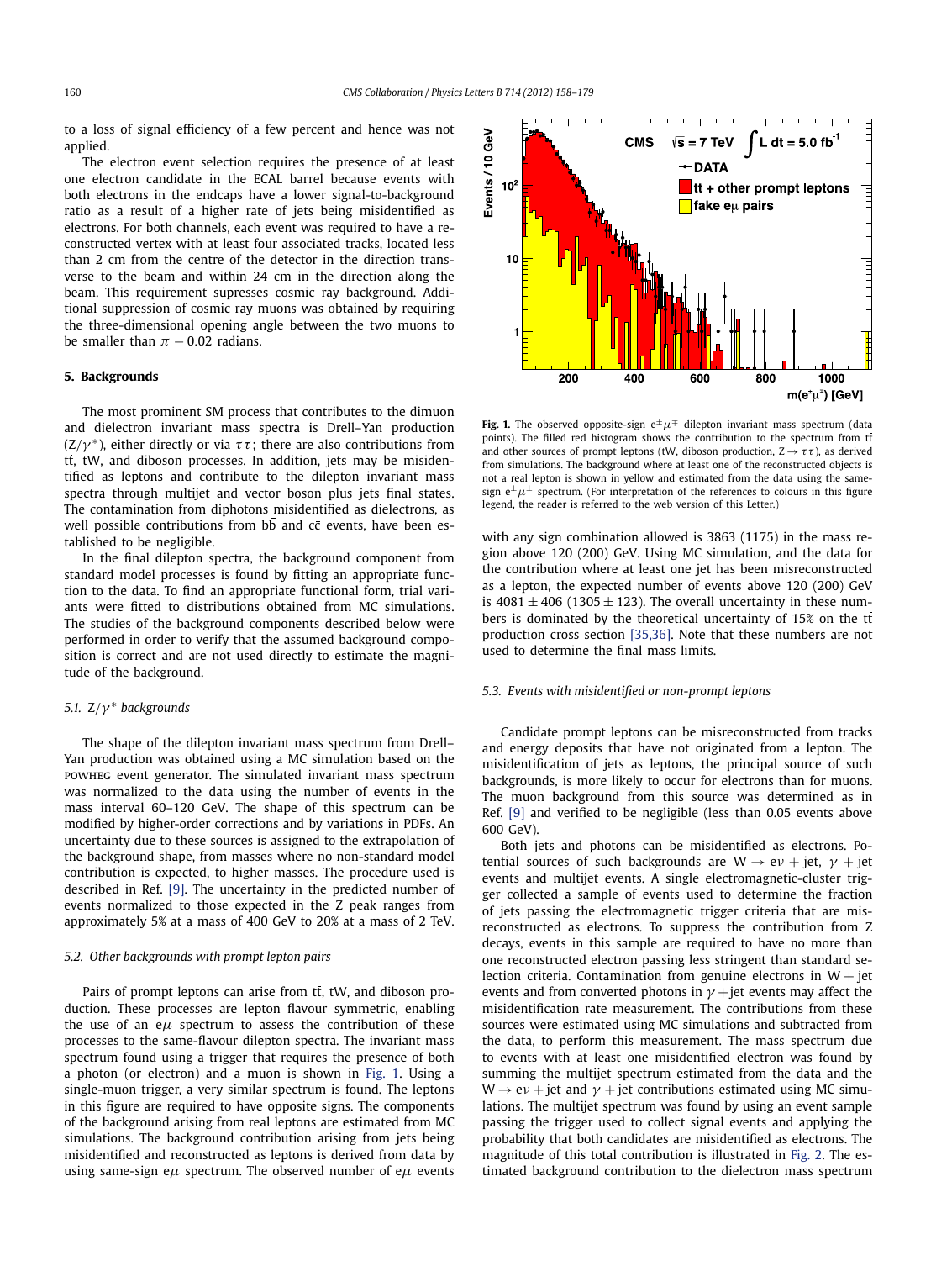

**Fig. 2.** The invariant mass spectrum of  $\mu^+\mu^-$  (top) and ee (bottom) events. The points with error bars represent data. The uncertainties in the data points are statistical only. The histograms represent the expectations from SM processes: Z*/γ* <sup>∗</sup>, tt and other sources of prompt leptons (tW, diboson production,  $Z \rightarrow \tau \tau$ ), and the multijet backgrounds. Multijet backgrounds contain at least one jet that has been misreconstructed as a lepton.

due to misidentified jets is  $381 \pm 153$  ( $127 \pm 51$ ) for  $m_{ee} > 120$ (200) GeV.

#### *5.4. Cosmic ray muon backgrounds*

<span id="page-3-0"></span>Events / GeV

 $10$ 

 $10<sup>4</sup>$ 

 $10$ 

 $10<sup>2</sup>$ 

 $10$ 

 $10<sup>1</sup>$  $10<sup>2</sup>$ 

 $10^{-3}$  $10^{-4}$ 

 $10^5$ 

 $10<sup>4</sup>$ 

 $10<sup>3</sup>$ 

 $10<sup>2</sup>$ 

10

 $10$  $10^{-2}$ 

 $10$ 

 $10<sup>°</sup>$ 

70 100

Events / GeV

 $70, 100$ 

The  $\mu^+\mu^-$  data sample is susceptible to contamination from traversing cosmic ray muons, which may be misreconstructed as a pair of oppositely charged, high-momentum muons. Cosmic ray events are removed from the data sample using selection criteria mentioned above, which eliminate events with two muons having collinear tracks and events with muons that have large impact parameters relative to the collision vertex. For the dimuon mass region  $m_{\mu\mu}$  > 200 GeV, the residual mean expected background was estimated using two event samples. Events in one sample were selected without imposing the requirement on the dimuon opening angle and in the other sample the requirements on muon impact parameter and on the existence of a good quality primary vertex were not applied. The efficiencies of the remaining cuts were esti-



**Fig. 3.** The cumulative distribution of the invariant mass spectrum of  $\mu^+\mu^-$  (top) and ee (bottom) events. The points with error bars represent data; the histograms represent the expectations from SM processes.

mated using these samples and treated as uncorrelated in order to determine the final total efficiency. This background was found to be less than 0.2 events.

#### **6. Dilepton invariant mass spectra**

Fig. 2 shows a comparison of data and expected backgrounds in both dimuon (top) and dielectron (bottom) mass spectra. The illustrated "jets" contribution includes events where at least one jet has been misreconstructed as a lepton. The component from events where two jets are misreconstructed as electrons was obtained from data. Contributions from  $W \rightarrow e\nu + i$ et and  $\gamma + i$ et events were estimated from MC simulations, as were all other backgrounds illustrated. The relative fractions of backgrounds derived from simulation are determined using theoretical cross sections. Overall, these backgrounds are normalized to the data using the ratio of the number of observed to expected events within a window of 60–120 GeV, which includes the Z resonance peak. Fig. 3 shows the corresponding cumulative distributions of the spectra for the dimuon (top) and dielectron (bottom) samples. The expected yields in the control region (120–200 GeV) and in the high invariant mass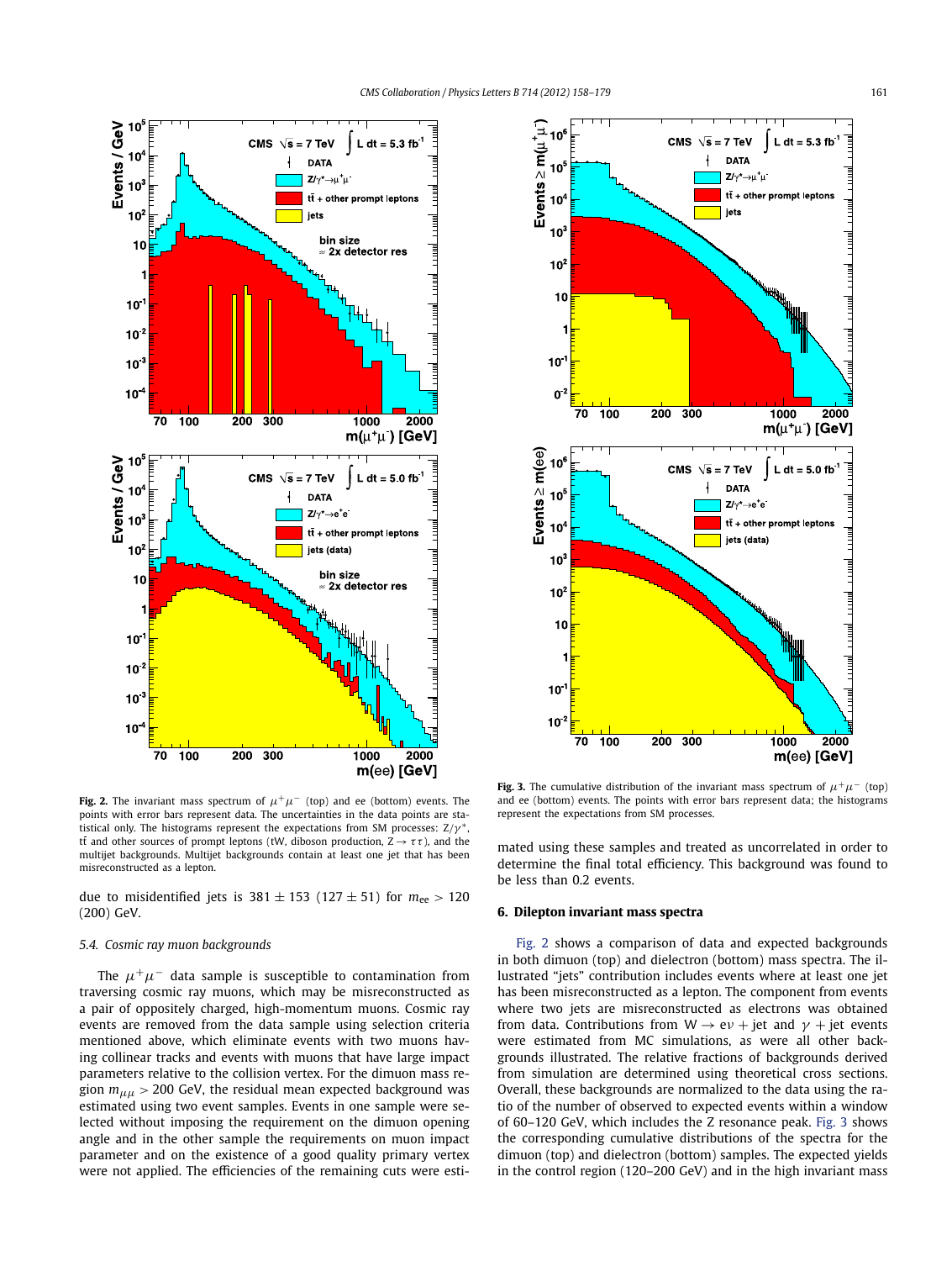**Table 1**

The number of dilepton events with invariant mass in the control region 120  $\langle m_\ell \rangle$  200 GeV and in the search region  $m_{\ell\ell}$  > 200 GeV. The total background is the sum of the events for the SM processes listed. The yields from simulation are relatively normalized using the expected cross sections, and overall the simulation is normalized to the data using the number of events in the mass window 60–120 GeV. Uncertainties include both statistical and systematic components added in quadrature.

| Source                             | Number of events |                |                   |                |
|------------------------------------|------------------|----------------|-------------------|----------------|
|                                    | Dimuon sample    |                | Dielectron sample |                |
|                                    | (120-200) GeV    | $>200$ GeV     | (120-200) GeV     | $>200$ GeV     |
| Data                               | 17240            | 4250           | 13207             | 3335           |
| Total background                   | $16272 \pm 739$  | $4266 \pm 185$ | $13286 \pm 625$   | $3209 \pm 276$ |
| $Z/\gamma^*$                       | $15055 \pm 726$  | $3591 \pm 170$ | $11945 \pm 597$   | $2615 \pm 262$ |
| $tt + other$ prompt leptons        | $1213 \pm 145$   | $667 \pm 80$   | $1087 \pm 163$    | $467 \pm 70$   |
| Sources including at least one jet | $4 \pm 3$        | $8 \pm 4$      | $254 \pm 102$     | $127 \pm 51$   |
| misreconstructed as a lepton       |                  |                |                   |                |

region (*>*200 GeV) are listed in Table 1. The observed data agree with the expectations. (It should be noted that such agreement is not critical to the shaped-based analysis discussed below.)

The cross check procedures and the event scrutiny described in Ref. [\[9\]](#page-6-0) were performed for all events with an invariant mass above 800 GeV. No anomalies were found.

#### **7. Statistical analysis and results**

The observed invariant mass spectra agree with expectations based on standard model processes. Limits are set on the possible contributions from narrow heavy resonances as follows.

The procedure followed to set 95% confidence level (CL) limits is identical to that described in Ref. [\[9\].](#page-6-0) An extended unbinned likelihood function is used based on a signal shape, parametrized by a Breit–Wigner function convolved with a Gaussian resolution function, and a background function with approximately exponential behaviour. The functional form used for the background is  $m^{-k}e^{-\alpha m}$ , where the shape parameters  $\kappa$  and  $\alpha$  were determined from a fit to a simulated background mass spectrum. The agreement between this fit and the observed data over a range of mass bins is shown in Fig. 4. The width of the Breit–Wigner is conservatively taken to be that of the Z' boson in the Sequential Standard Model, which has the largest width of the resonances considered, namely 3.1%. The highest mass limits are insensitive to this width.

An upper limit on the ratio  $R_{\sigma}$  of the cross section times branching fraction of a Z' boson relative to that for a Z boson was found using the Bayesian technique described in Ref. [\[9\].](#page-6-0) The dominant uncertainty in this analysis is that in  $R_{\epsilon}$ , the ratio of selection efficiency times detector acceptance for  $Z'$  decay to that for Z decay. This uncertainty is 8% for the dielectron channel and 3% for the dimuon channel. These values reflect the current understanding of the detector acceptance and the reconstruction efficiency turn-on at low mass (including PDF uncertainties on the acceptance), as well as their values at high mass. The largest contribution to the dielectron uncertainty comes from the uncertainty in the electron reconstruction efficiency at high mass as, unlike for muons where cosmic rays provide a high momentum sample, there is no available data sample of high energy electrons with high purity. For the dielectron channel, the mass scale uncertainty is 1%, derived from a study of the variation of the energy scale with time and a linearity study using different methods to calculate the ECAL cluster energies [\[9\].](#page-6-0) For the dimuon channel, the mass scale uncertainty for this analysis is set to zero. A sensitivity study showed negligible change in the limits up to the maximum detector misalignment consistent with alignment studies, a shift corresponding to a several percent change in the momentum scale. The effects of the uncertainties in the PDF and the higher-order corrections [\[37\]](#page-6-0) on the shape of the background distribution, and hence on the fitting function used for the background, were examined. No further systematic uncertainties were found to be required to ac-



**Fig. 4.** The relative difference between the data and the fitted parametrization of the simulated background, where the latter is normalized to the data, is shown in a variety of mass bins for the muon (top) and electron (bottom) channels. The binning was chosen so that there is a minimum prediction of 10 events in each bin and a minimum bin size of 20 GeV was required. The horizontal error bars simply represent the bin width and should not be intepreted as an uncertainty.

commodate these effects on the background shape. In the electron channel the background from jets misidentified as electrons is very small, and the uncertainty in this background has a negligible effect on the limit determination. The acceptance for  $G_{KK}$  (spin 2) is higher than for  $Z'$  (spin 1) by less than 8% over the mass range 0.75–2.0 TeV. This difference in acceptance was conservatively neglected when calculating the corresponding limits.

In [Fig. 5,](#page-5-0) the predicted cross section times branching fraction ratios for  $Z'_{SSM}$ ,  $Z'_{\psi}$ , and  $Z'_{St}$  production are shown together with those for  $G_{KK}$  production, with the dimensionless graviton coupling to SM fields  $k/\overline{M}_{\text{Pl}} = 0.05$  and 0.1. The leading-order cross section predictions for  $Z'_{SSM}$ ,  $Z'_{\psi}$ , and  $Z'_{St}$  from pythia using CTEQ6.1 PDFs are corrected for a mass dependent K factor obtained using zwPRODP [38-40], to account for the next-to-next-to-leading order (NNLO) QCD contributions. For the RS graviton model, a constant next-to-leading order K factor of 1.6 is used [\[41\].](#page-7-0) The uncertainties due to factorization and renormalization scales and PDFs are indicated as a band. The calculated  $Z'$  and  $G_{KK}$  cross sections include generated dileptons with masses only within  $\pm 40\%$  of the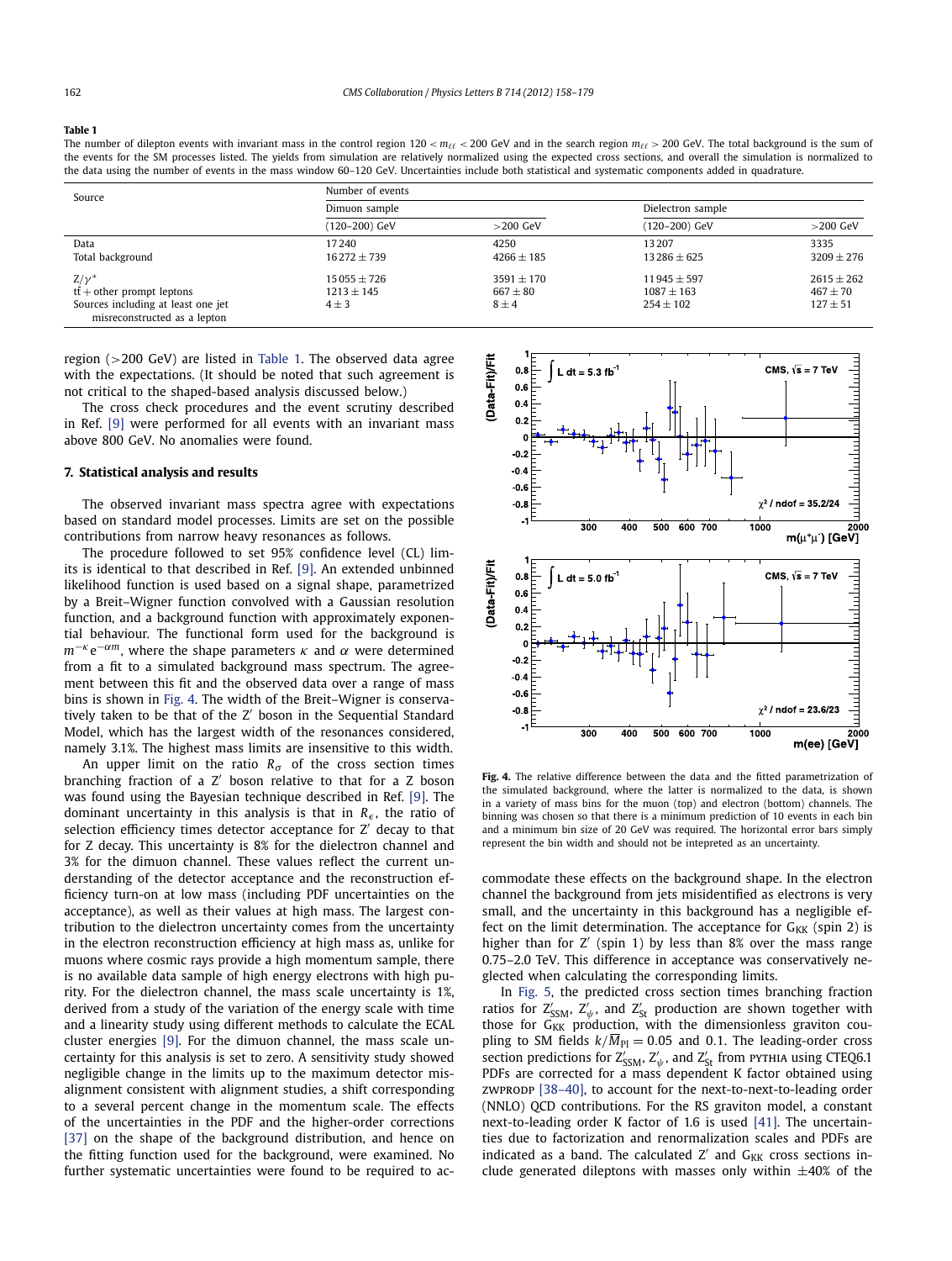<span id="page-5-0"></span>

**Fig. 5.** Upper limits as a function of the resonance mass *M* on the production ratio  $R_{\sigma}$  of cross section times branching fraction into lepton pairs for  $Z'_{\rm SSM}$ ,  $Z'_{\psi}$ ,  $Z'_{\rm St}$ , and  $G_{KK}$  production to the same quantity for Z bosons. The limits are shown from (top) the  $\mu^+\mu^-$  final state, (middle) the ee final state and (bottom) the combined dilepton result. Shaded green and yellow bands correspond to the 68% and 95% quantiles for the expected limits. The predicted cross section ratios are shown as bands, with widths indicating the theoretical uncertainties. The differences in the widths reflect the different uncertainties in the K factors used. (For interpretation of the references to colours in this figure legend, the reader is referred to the web version of this Letter.)

nominal resonance mass [\[9,38\].](#page-6-0) The NNLO prediction for the Z*/γ* <sup>∗</sup> production cross section in the mass window of 60 to 120 GeV is  $0.97 \pm 0.04$  nb [\[37\].](#page-6-0)

The uncertainties described above are propagated into a comparison of the experimental limits with the predicted cross section times branching fraction ratios ( $R_{\sigma}$ ) to obtain 95% CL lower limits on Z' masses in various models. No uncertainties on cross sections for the various theoretical models are included when determining the limits. As a result of the dimuon analysis, the  $Z'_{\rm SSM}$  can be excluded below 2150 GeV, the  $\text{Z}'_{\psi}$  below 1820 GeV, and the RS G<sub>KK</sub>



Fig. 6. The 95 % CL upper limits on the Z' cross sections for given masses are equivalent to excluded regions in the  $(c_d, c_u)$  plane which are bounded by the thin black lines in the figure. They are compared with the predicted values of  $(c_d, c_u)$  in three classes of models. The colours on curves correspond to different mixing angles of the generators defined in each model. For any point on a model curve, the mass limit corresponding to that value of  $(c_d, c_u)$  is given by the intersecting experimental contour.

below 1990 (1630) GeV for couplings of 0.10 (0.05). For the dielectron analysis, the production of Z $'_{\mathsf{SSM}}$  and Z $'_\psi$  bosons is excluded for masses below 2120 and 1810 GeV, respectively. The corresponding lower limits on the mass for RS  $G_{KK}$  with couplings of 0.10 (0.05) are 1960 (1640) GeV.

The combined limit, obtained by using the product of the likelihoods for the individual channels, is shown in Fig. 5 (bottom plot). The signal cross section is constrained to be the same in the two channels and lepton universality is assumed. The 95% CL lower limits on the mass of a  $Z'$  resonance are 2330 GeV for  $Z'_{\rm SSM}$ , 2000 GeV for  $Z'_\psi$ , and 890 (540) GeV for  $Z'_{\rm St}$  with  $\epsilon=0.06$ (0.04). The RS Kaluza–Klein gravitons are excluded below 2140 (1810) GeV, for couplings of 0.10 (0.05). The observed limits are more restrictive than those previously obtained via similar direct searches by the Tevatron experiments [\[10–13,42,43\]](#page-6-0) and indirect searches by LEP-II experiments [\[16–19\],](#page-6-0) as well as those obtained by ATLAS [\[8\]](#page-6-0) and CMS [\[9\]](#page-6-0) using smaller data samples. The results are also presented in the  $(c_d, c_u)$  plane in Fig. 6 [9,44]. The parameters  $c_d$  and  $c_u$  contain all the information about the modeldependent couplings of the  $Z'$  to fermions in the annihilations of charge −1*/*3 and 2*/*3 quarks, respectively. The cross-section limits at any particular mass are contours in the  $(c_d, c_u)$  plane. The model classes are described in [\[9,38\].](#page-6-0)

The largest deviation from SM expectations at high masses is around 1 TeV, in both spectra. The statistical significance of the observations is expressed in terms of Z-values, which are the effective numbers of Gaussian standard deviations in a one-sided test. For the dimuon sample, the maximum excess occurs at 1005 GeV, with local  $Z = 1.2$ , while for the dielectron sample, the maximum excess occurs at 960 GeV, with local  $Z = 1.7$ . In the combination of the two channels, the maximum excess is found at 965 GeV, with local  $Z = 2.1$ . The probability of an enhancement at least as large as the one found occurring anywhere between 600 and 2500 GeV in the observed sample size corresponds to  $Z = -0.7$  for the dimuon sample and  $Z = 0.3$  for the dielectron sample. For the combined data sample, the corresponding probability in a joint peak search is equivalent to  $Z = 0.4$ .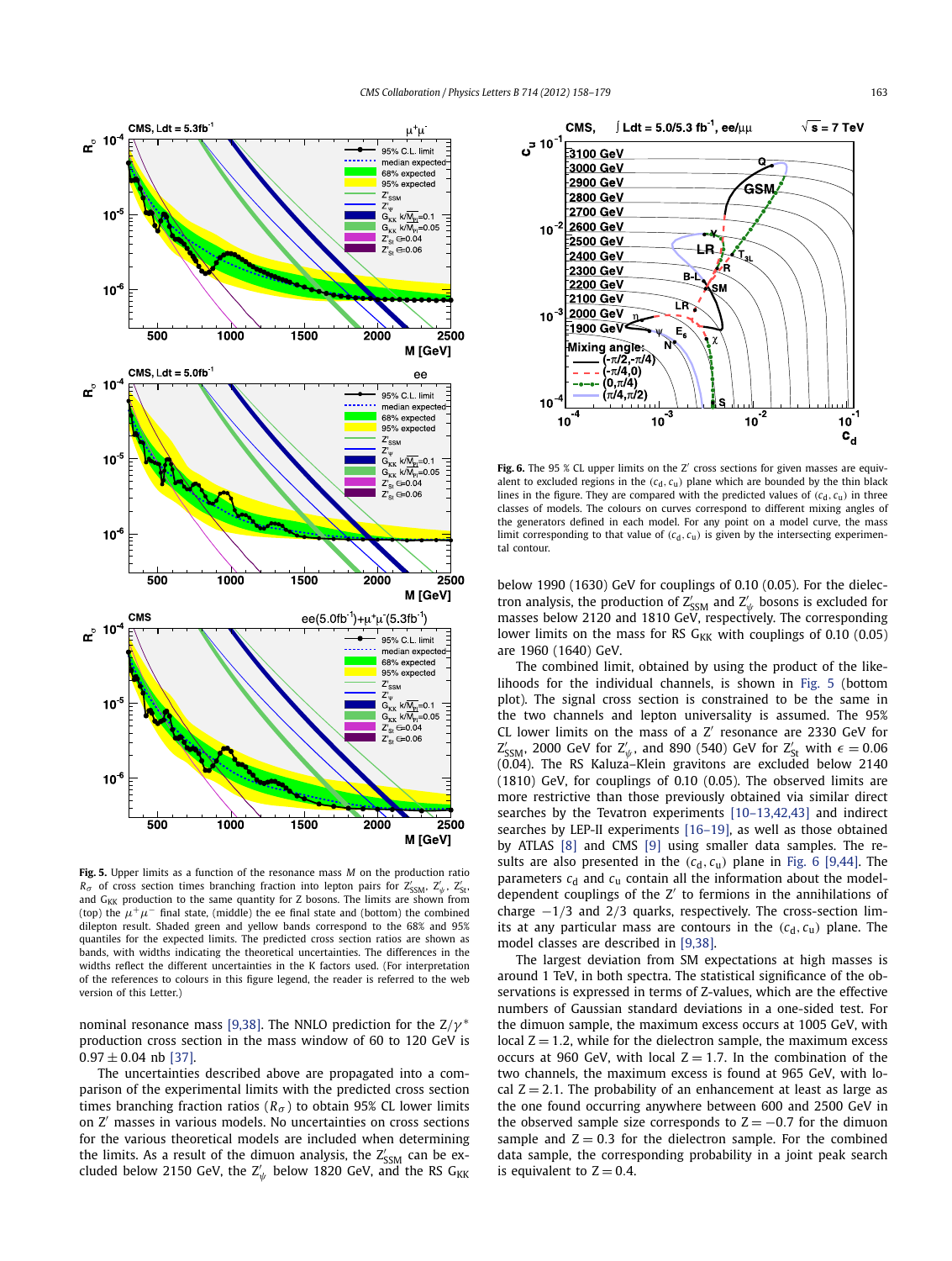#### <span id="page-6-0"></span>**8. Summary**

The CMS Collaboration has searched for narrow resonances in dimuon and dielectron invariant mass spectra using pp collision data collected at  $\sqrt{s}$  = 7 TeV, corresponding to an integrated luminosity of  $5.28 \pm 0.12$  fb<sup>-1</sup> for dimuons and  $4.98 \pm 0.11$  fb<sup>-1</sup> for dielectrons. The spectra are consistent with expectations from the standard model and upper limits have been set on the cross section times branching fraction for  $Z'$  into lepton pairs relative to standard model Z boson production and decay. Lower mass limits have been set at 95% CL: a Sequential Standard Model Z can be excluded below 2330 GeV, the superstring-inspired Z *<sup>ψ</sup>* below 2000 GeV, the  $Z'_{\text{St}}$  with an  $\epsilon$  parameter of 0.06 (0.04) below 890 (540) GeV, and Randall–Sundrum Kaluza–Klein gravitons below 2140 (1810) GeV for couplings of 0.10 (0.05). The constraints on these cross sections and masses are the most stringent to date.

#### **Acknowledgements**

We congratulate our colleagues in the CERN accelerator departments for the excellent performance of the LHC machine. We thank the technical and administrative staff at CERN and other CMS institutes, and acknowledge support from: FMSR (Austria); FNRS and FWO (Belgium); CNPq, CAPES, FAPERJ, and FAPESP (Brazil); MES (Bulgaria); CERN; CAS, MoST, and NSFC (China); COLCIENCIAS (Colombia); MSES (Croatia); RPF (Cyprus); MoER, SF0690030s09 and ERDF (Estonia); Academy of Finland, MEC, and HIP (Finland); CEA and CNRS/IN2P3 (France); BMBF, DFG, and HGF (Germany); GSRT (Greece); OTKA and NKTH (Hungary); DAE and DST (India); IPM (Iran); SFI (Ireland); INFN (Italy); NRF and WCU (Korea); LAS (Lithuania); CINVESTAV, CONACYT, SEP, and UASLP-FAI (Mexico); MSI (New Zealand); PAEC (Pakistan); MSHE and NSC (Poland); FCT (Portugal); JINR (Armenia, Belarus, Georgia, Ukraine, Uzbekistan); MON, RosAtom, RAS and RFBR (Russia); MSTD (Serbia); SEIDI and CPAN (Spain); Swiss Funding Agencies (Switzerland); NSC (Taipei); TUBITAK and TAEK (Turkey); STFC (United Kingdom); DOE and NSF (USA).

Individuals have received support from the Marie-Curie programme and the European Research Council (European Union); the Leventis Foundation; the A.P. Sloan Foundation; the Alexander von Humboldt Foundation; the Belgian Federal Science Policy Office; the Fonds pour la Formation à la Recherche dans l'Industrie et dans l'Agriculture (FRIA-Belgium); the Agentschap voor Innovatie door Wetenschap en Technologie (IWT-Belgium); the Council of Science and Industrial Research, India; the Compagnia di San Paolo (Torino); and the HOMING PLUS programme of Foundation for Polish Science, cofinanced from European Union, Regional Development Fund.

#### **Open access**

This article is published Open Access at [sciencedirect.com](http://www.sciencedirect.com). It is distributed under the terms of the Creative Commons Attribution License 3.0, which permits unrestricted use, distribution, and reproduction in any medium, provided the original authors and source are credited.

#### **References**

- [1] L. Evans, P. Bryant (Eds.), LHC Machine, JINST 3 (2008) S08001, [http://dx.doi.](http://dx.doi.org/10.1088/1748-0221/3/08/S08001) [org/10.1088/1748-0221/3/08/S08001.](http://dx.doi.org/10.1088/1748-0221/3/08/S08001)
- [2] G. Altarelli, B. Mele, M. Ruiz-Altaba, Z. Phys. C 45 (1989) 109, [http://dx.doi.org/](http://dx.doi.org/10.1007/BF01556677) [10.1007/BF01556677.](http://dx.doi.org/10.1007/BF01556677)
- [3] A. Leike, Phys. Rep. 317 (1999) 143, arXiv:hep-ph/9805494, [http://dx.doi.org/](http://dx.doi.org/10.1016/S0370-1573(98)00133-1) [10.1016/S0370-1573\(98\)00133-1.](http://dx.doi.org/10.1016/S0370-1573(98)00133-1)
- [4] B. Kors, P. Nath, Phys. Lett. B 586 (2004) 366, arXiv:hep-ph/0402047, [http://](http://dx.doi.org/10.1016/j.physletb.2004.02.051) [dx.doi.org/10.1016/j.physletb.2004.02.051.](http://dx.doi.org/10.1016/j.physletb.2004.02.051)
- [5] D. Feldman, Z. Liu, P. Nath, JHEP 0611 (2006) 007, arXiv:hep-ph/0606294, <http://dx.doi.org/10.1088/1126-6708/2006/11/007>.
- [6] L. Randall, R. Sundrum, Phys. Rev. Lett. 83 (1999) 4690, arXiv:hep-th/9906064, [http://dx.doi.org/10.1103/PhysRevLett.83.4690.](http://dx.doi.org/10.1103/PhysRevLett.83.4690)
- [7] L. Randall, R. Sundrum, Phys. Rev. Lett. 83 (1999) 3370, arXiv:hep-ph/9905221, [http://dx.doi.org/10.1103/PhysRevLett.83.3370.](http://dx.doi.org/10.1103/PhysRevLett.83.3370)
- [8] G. Aad, et al., Phys. Rev. Lett. 107 (2011) 272002, arXiv:1108.1582, [http://dx.](http://dx.doi.org/10.1103/PhysRevLett.107.272002) [doi.org/10.1103/PhysRevLett.107.272002.](http://dx.doi.org/10.1103/PhysRevLett.107.272002)
- [9] S. Chatrchyan, et al., JHEP 1105 (2011) 093, arXiv:1103.0981, [http://dx.doi.org/](http://dx.doi.org/10.1007/JHEP05(2011)093) [10.1007/JHEP05\(2011\)093.](http://dx.doi.org/10.1007/JHEP05(2011)093)
- [10] V.M. Abazov, et al., Phys. Rev. Lett. 104 (2010) 241802, arXiv:1004.1826, <http://dx.doi.org/10.1103/PhysRevLett.104.241802>.
- [11] V.M. Abazov, et al., Phys. Lett. B 695 (2011) 88, arXiv:1008.2023, [http://dx.doi.](http://dx.doi.org/10.1016/j.physletb.2010.10.059) [org/10.1016/j.physletb.2010.10.059.](http://dx.doi.org/10.1016/j.physletb.2010.10.059)
- [12] T. Aaltonen, et al., Phys. Rev. Lett. 102 (2009) 091805, arXiv:0811.0053, [http://](http://dx.doi.org/10.1103/PhysRevLett.102.091805) [dx.doi.org/10.1103/PhysRevLett.102.091805.](http://dx.doi.org/10.1103/PhysRevLett.102.091805)
- [13] T. Aaltonen, et al., Phys. Rev. Lett. 102 (2009) 031801, arXiv:0810.2059, <http://dx.doi.org/10.1103/PhysRevLett.102.031801>.
- [14] T. Aaltonen, et al., Phys. Rev. Lett. 106 (2011) 121801, arXiv:1101.4578, [http://dx.doi.org/10.1103/PhysRevLett.106.121801.](http://dx.doi.org/10.1103/PhysRevLett.106.121801)
- [15] T. Aaltonen, et al., Phys. Rev. Lett. 107 (2011) 051801, arXiv:1103.4650, [http://dx.doi.org/10.1103/PhysRevLett.107.051801.](http://dx.doi.org/10.1103/PhysRevLett.107.051801)
- [16] J. Abdallah, et al., Eur. Phys. J. C 45 (2006) 589, arXiv:hep-ex/0512012, [http://dx.doi.org/10.1140/epjc/s2005-02461-0.](http://dx.doi.org/10.1140/epjc/s2005-02461-0)
- [17] S. Schael, et al., Eur. Phys. J. C 49 (2007) 411, arXiv:hep-ex/0609051, <http://dx.doi.org/10.1140/epjc/s10052-006-0156-8>.
- [18] G. Abbiendi, et al., Eur. Phys. J. C 33 (2004) 173, arXiv:hep-ex/0309053, [http://dx.doi.org/10.1140/epjc/s2004-01595-9.](http://dx.doi.org/10.1140/epjc/s2004-01595-9)
- [19] P. Achard, et al., Eur. Phys. J. C 47 (2006) 1, arXiv:hep-ex/0603022, [http://](http://dx.doi.org/10.1140/epjc/s2006-02539-1) [dx.doi.org/10.1140/epjc/s2006-02539-1.](http://dx.doi.org/10.1140/epjc/s2006-02539-1)
- [20] CMS Collaboration, Absolute calibration of the luminosity measurement at CMS: Winter 2012 update, CMS Physics Analysis Summary CMS-PAS-SMP-12- 008, <http://cdsweb.cern.ch/record/1434360>, 2012.
- [21] S. Chatrchyan, et al., JINST 3 (2008) S08004, [http://dx.doi.org/10.1088/1748-](http://dx.doi.org/10.1088/1748-0221/3/08/S08004) [0221/3/08/S08004.](http://dx.doi.org/10.1088/1748-0221/3/08/S08004)
- [22] CMS Collaboration, The TriDAS project technical design report, vol. I: The trigger systems, CMS TDR CERN/LHCC 2000-038, [http://cdsweb.cern.ch/record/](http://cdsweb.cern.ch/record/706847) [706847,](http://cdsweb.cern.ch/record/706847) 2000.
- [23] CMS Collaboration, The TriDAS project technical design report, vol. II: Data acquisition and high-level trigger, CMS TDR CERN/LHCC 2002-026, [http://](http://cdsweb.cern.ch/record/578006) [cdsweb.cern.ch/record/578006,](http://cdsweb.cern.ch/record/578006) 2002.
- [24] CMS Collaboration, Performance of muon identification in pp collisions at <sup>√</sup>*<sup>s</sup>* <sup>=</sup> 7 TeV, CMS Physics Analysis Summary CMS-PAS-MUO-10-002 <http://cdsweb.cern.ch/record/1279140>, 2010.
- [25] V. Khachatryan, et al., JHEP 1001 (2010) 080, [http://dx.doi.org/10.1007/JHEP01](http://dx.doi.org/10.1007/JHEP01(2011)080) [\(2011\)080.](http://dx.doi.org/10.1007/JHEP01(2011)080)
- [26] F. Maltoni, T. Stelzer, JHEP 0302 (2003) 027, arXiv:hep-ph/0208156, [http://](http://dx.doi.org/10.1088/1126-6708/2003/02/027) [dx.doi.org/10.1088/1126-6708/2003/02/027.](http://dx.doi.org/10.1088/1126-6708/2003/02/027)
- [27] S. Alioli, et al., JHEP 0807 (2008) 060, arXiv:0805.4802, [http://dx.doi.org/](http://dx.doi.org/10.1088/1126-6708/2008/07/060) [10.1088/1126-6708/2008/07/060.](http://dx.doi.org/10.1088/1126-6708/2008/07/060)
- [28] P. Nason, JHEP 0411 (2004) 040, arXiv:hep-ph/0409146, [http://dx.doi.org/](http://dx.doi.org/10.1088/1126-6708/2004/11/040) [10.1088/1126-6708/2004/11/040.](http://dx.doi.org/10.1088/1126-6708/2004/11/040)
- [29] S. Frixione, P. Nason, C. Oleari, JHEP 0711 (2007) 070, arXiv:0709.2092, <http://dx.doi.org/10.1088/1126-6708/2007/11/070>.
- [30] T. Sjöstrand, S. Mrenna, P.Z. Skands, JHEP 0605 (2006) 026, arXiv:hep-ph/ 0603175, [http://dx.doi.org/10.1088/1126-6708/2006/05/026.](http://dx.doi.org/10.1088/1126-6708/2006/05/026)
- [31] S. Chatrchyan, et al., JHEP 1109 (2011) 109, [http://dx.doi.org/10.1007/JHEP09](http://dx.doi.org/10.1007/JHEP09(2011)109) [\(2011\)109.](http://dx.doi.org/10.1007/JHEP09(2011)109)
- [32] J. Pumplin, et al., JHEP 0207 (2002) 012, arXiv:hep-ph/0201195, [http://dx.doi.](http://dx.doi.org/10.1088/1126-6708/2002/07/012) [org/10.1088/1126-6708/2002/07/012.](http://dx.doi.org/10.1088/1126-6708/2002/07/012)
- [33] H.-L. Lai, et al., Phys. Rev. D 82 (2010) 074024, arXiv:1007.2241 [hep-ph], <http://dx.doi.org/10.1103/PhysRevD.82.074024>.
- [34] S. Agostinelli, et al., Nucl. Instrum. Meth. A 506 (2003) 250, [http://dx.doi.org/](http://dx.doi.org/10.1016/S0168-9002(03)01368-8) [10.1016/S0168-9002\(03\)01368-8.](http://dx.doi.org/10.1016/S0168-9002(03)01368-8)
- [35] J.M. Campbell, R.K. Ellis, Nucl. Phys. B (Proc. Suppl.) 205–206 (2010) 10, arXiv:1007.3492 [hep-ph], [http://dx.doi.org/10.1016/j.nuclphysbps.2010.08.011.](http://dx.doi.org/10.1016/j.nuclphysbps.2010.08.011)
- [36] R. Kleiss, W.J. Stirling, Z. Phys. C 40 (1988) 419, [http://dx.doi.org/10.1007/](http://dx.doi.org/10.1007/BF01548856) [BF01548856.](http://dx.doi.org/10.1007/BF01548856)
- [37] K. Melnikov, F. Petriello, Phys. Rev. D 74 (2006) 114017, arXiv:hep-ph/0609070, [http://dx.doi.org/10.1103/PhysRevD.74.114017.](http://dx.doi.org/10.1103/PhysRevD.74.114017)
- [38] E. Accomando, et al., Phys. Rev. D 83 (2011) 075012, arXiv:1010.6058, [http://](http://dx.doi.org/10.1103/PhysRevD.83.075012) [dx.doi.org/10.1103/PhysRevD.83.075012.](http://dx.doi.org/10.1103/PhysRevD.83.075012)
- [39] R. Hamberg, W.L. van Neerven, T. Matsuura, Nucl. Phys. B 359 (1991) 343, [http://dx.doi.org/10.1016/0550-3213\(91\)90064-5](http://dx.doi.org/10.1016/0550-3213(91)90064-5); R. Hamberg, W.L. van Neerven, T. Matsuura, Nucl. Phys. B 644 (2002) 403
- (Erratum). [40] W.L. van Neerven, E.B. Zijlstra, Nucl. Phys. B 382 (1992) 11, [http://dx.doi.org/](http://dx.doi.org/10.1016/0550-3213(92)90078-P) [10.1016/0550-3213\(92\)90078-P;](http://dx.doi.org/10.1016/0550-3213(92)90078-P)
	- W.L. van Neerven, E.B. Zijlstra, Nucl. Phys. B 680 (2004) 513 (Erratum).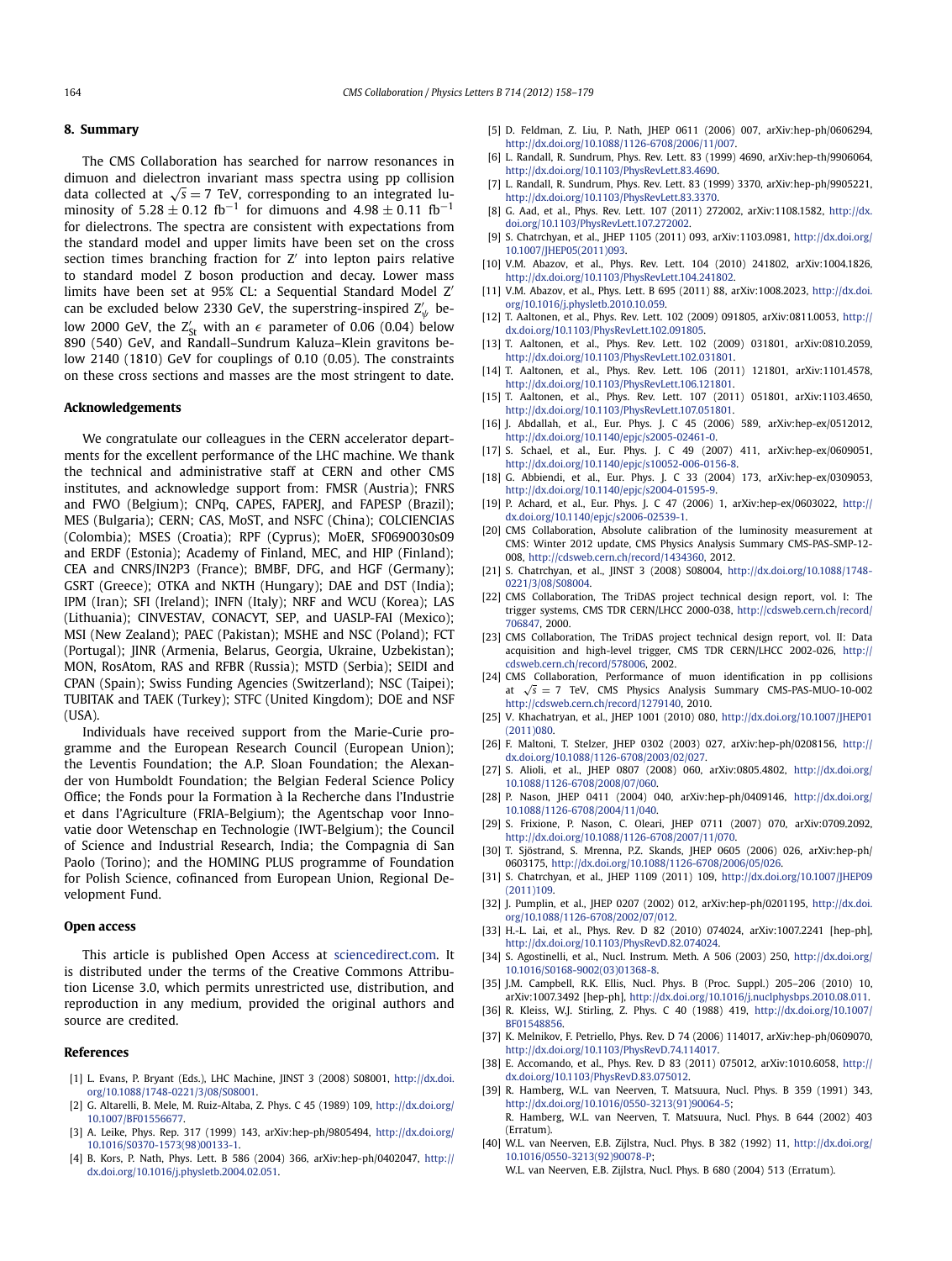- <span id="page-7-0"></span>[41] P. Mathews, V. Ravindran, K. Sridhar, JHEP 0510 (2005) 031, arXiv:hep-ph/ 0506158, [http://dx.doi.org/10.1088/1126-6708/2005/10/031.](http://dx.doi.org/10.1088/1126-6708/2005/10/031)
- [42] T. Aaltonen, et al., Phys. Rev. Lett. 107 (2011) 051801, arXiv:1103.4650, <http://dx.doi.org/10.1103/PhysRevLett.107.051801>.
- [43] T. Aaltonen, et al., Phys. Rev. Lett. 106 (2011) 121801, arXiv:1101.4578, [http://](http://dx.doi.org/10.1103/PhysRevLett.106.121801) [dx.doi.org/10.1103/PhysRevLett.106.121801.](http://dx.doi.org/10.1103/PhysRevLett.106.121801)
- [44] M. Carena, et al., Phys. Rev. D 70 (2004) 093009, arXiv:hep-ph/0408098, [http://](http://dx.doi.org/10.1103/PhysRevD.70.093009) [dx.doi.org/10.1103/PhysRevD.70.093009.](http://dx.doi.org/10.1103/PhysRevD.70.093009)

#### **CMS Collaboration**

S. Chatrchyan, V. Khachatryan, A.M. Sirunyan, A. Tumasyan

*Yerevan Physics Institute, Yerevan, Armenia*

W. Adam, T. Bergauer, M. Dragicevic, J. Erö, C. Fabjan, M. Friedl, R. Frühwirth, V.M. Ghete, J. Hammer, N. Hörmann, J. Hrubec, M. Jeitler, W. Kiesenhofer, V. Knünz, M. Krammer, D. Liko, I. Mikulec, M. Pernicka [†,](#page-20-0) B. Rahbaran, C. Rohringer, H. Rohringer, R. Schöfbeck, J. Strauss, A. Taurok, P. Wagner, W. Waltenberger, G. Walzel, E. Widl, C.-E. Wulz

*Institut für Hochenergiephysik der OeAW, Wien, Austria*

#### V. Mossolov, N. Shumeiko, J. Suarez Gonzalez

*National Centre for Particle and High Energy Physics, Minsk, Belarus*

S. Bansal, T. Cornelis, E.A. De Wolf, X. Janssen, S. Luyckx, T. Maes, L. Mucibello, S. Ochesanu, B. Roland, R. Rougny, M. Selvaggi, Z. Staykova, H. Van Haevermaet, P. Van Mechelen, N. Van Remortel, A. Van Spilbeeck

*Universiteit Antwerpen, Antwerpen, Belgium*

F. Blekman, S. Blyweert, J. D'Hondt, R. Gonzalez Suarez, A. Kalogeropoulos, M. Maes, A. Olbrechts, W. Van Doninck, P. Van Mulders, G.P. Van Onsem, I. Villella

*Vrije Universiteit Brussel, Brussel, Belgium*

O. Charaf, B. Clerbaux, G. De Lentdecker, V. Dero, A.P.R. Gay, T. Hreus, A. Léonard, P.E. Marage, T. Reis, L. Thomas, C. Vander Velde, P. Vanlaer, J. Wang

*Université Libre de Bruxelles, Bruxelles, Belgium*

V. Adler, K. Beernaert, A. Cimmino, S. Costantini, G. Garcia, M. Grunewald, B. Klein, J. Lellouch, A. Marinov, J. Mccartin, A.A. Ocampo Rios, D. Ryckbosch, N. Strobbe, F. Thyssen, M. Tytgat, L. Vanelderen, P. Verwilligen, S. Walsh, E. Yazgan, N. Zaganidis

*Ghent University, Ghent, Belgium*

S. Basegmez, G. Bruno, R. Castello, A. Caudron, L. Ceard, C. Delaere, T. du Pree, D. Favart, L. Forthomme, A. Giammanco<sup>1</sup>, J. Hollar, V. Lemaitre, J. Liao, O. Militaru, C. Nuttens, D. Pagano, L. Perrini, A. Pin, K. Piotrzkowski, N. Schul, J.M. Vizan Garcia

*Université Catholique de Louvain, Louvain-la-Neuve, Belgium*

## N. Beliy, T. Caebergs, E. Daubie, G.H. Hammad

*Université de Mons, Mons, Belgium*

G.A. Alves, M. Correa Martins Junior, D. De Jesus Damiao, T. Martins, M.E. Pol, M.H.G. Souza

*Centro Brasileiro de Pesquisas Fisicas, Rio de Janeiro, Brazil*

W.L. Aldá Júnior, W. Carvalho, A. Custódio, E.M. Da Costa, C. De Oliveira Martins, S. Fonseca De Souza, D. Matos Figueiredo, L. Mundim, H. Nogima, V. Oguri, W.L. Prado Da Silva, A. Santoro, S.M. Silva Do Amaral, L. Soares Jorge, A. Sznajder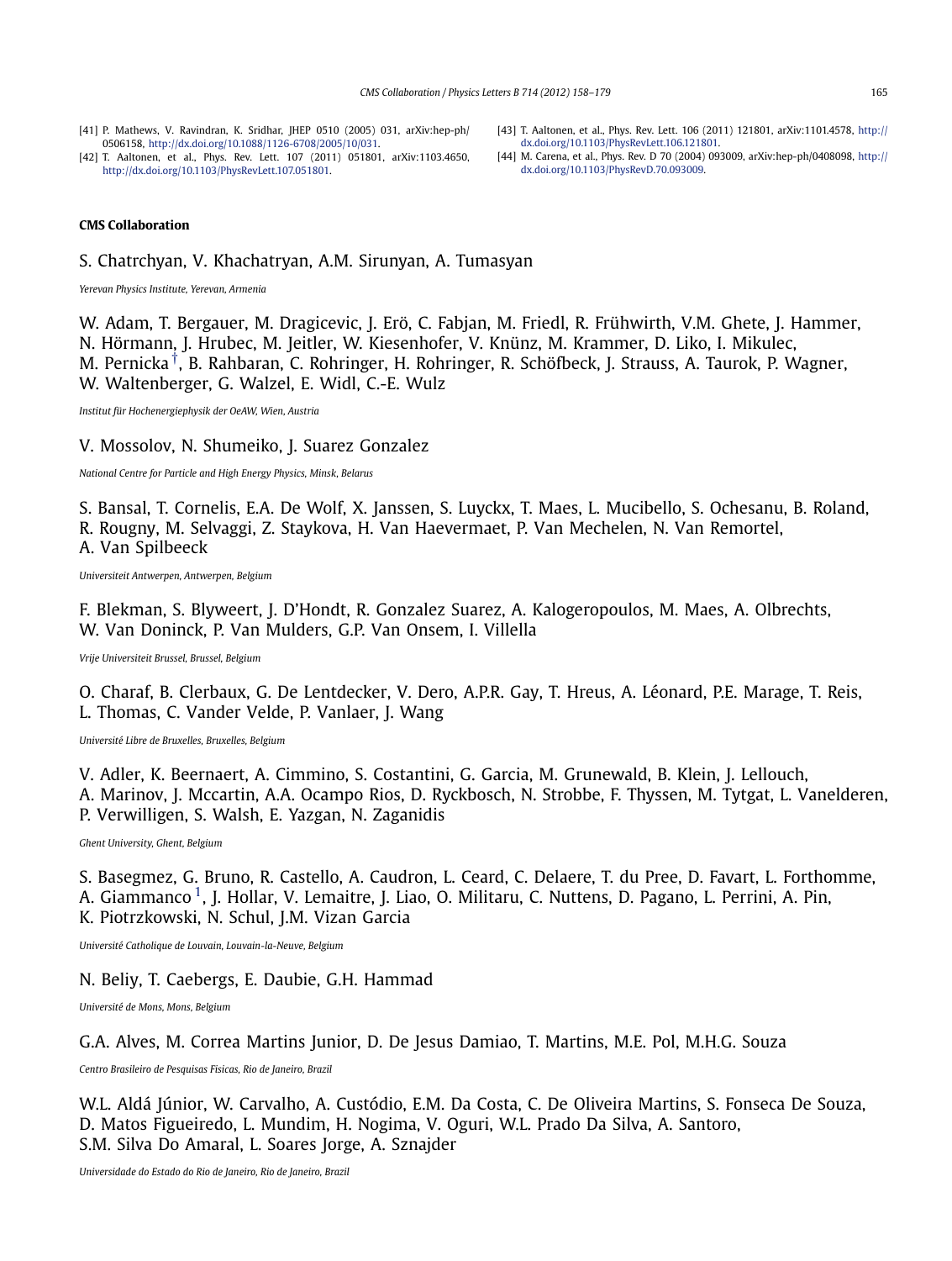C.A. Bernardes<sup>[2](#page-20-0)</sup>, F.A. Dias<sup>[3](#page-20-0)</sup>, T.R. Fernandez Perez Tomei, E.M. Gregores<sup>2</sup>, C. Lagana, F. Marinho, P.G. Mercadante [2,](#page-20-0) S.F. Novaes, Sandra S. Padula

*Instituto de Fisica Teorica, Universidade Estadual Paulista, Sao Paulo, Brazil*

V. Genchev<sup>[4](#page-20-0)</sup>, P. Iaydijev<sup>4</sup>, S. Piperov, M. Rodozov, S. Stoykova, G. Sultanov, V. Tcholakov, R. Trayanov, M. Vutova

*Institute for Nuclear Research and Nuclear Energy, Sofia, Bulgaria*

#### A. Dimitrov, R. Hadjiiska, V. Kozhuharov, L. Litov, B. Pavlov, P. Petkov

*University of Sofia, Sofia, Bulgaria*

J.G. Bian, G.M. Chen, H.S. Chen, C.H. Jiang, D. Liang, S. Liang, X. Meng, J. Tao, J. Wang, X. Wang, Z. Wang, H. Xiao, M. Xu, J. Zang, Z. Zhang

*Institute of High Energy Physics, Beijing, China*

C. Asawatangtrakuldee, Y. Ban, S. Guo, Y. Guo, W. Li, S. Liu, Y. Mao, S.J. Qian, H. Teng, S. Wang, B. Zhu, W. Zou

*State Key Lab. of Nucl. Phys. and Tech., Peking University, Beijing, China*

#### C. Avila, B. Gomez Moreno, A.F. Osorio Oliveros, J.C. Sanabria

*Universidad de Los Andes, Bogota, Colombia*

## N. Godinovic, D. Lelas, R. Plestina<sup>5</sup>, D. Polic, I. Puljak<sup>[4](#page-20-0)</sup>

*Technical University of Split, Split, Croatia*

#### Z. Antunovic, M. Kovac

*University of Split, Split, Croatia*

## V. Brigljevic, S. Duric, K. Kadija, J. Luetic, S. Morovic

*Institute Rudjer Boskovic, Zagreb, Croatia*

## A. Attikis, M. Galanti, G. Mavromanolakis, J. Mousa, C. Nicolaou, F. Ptochos, P.A. Razis

*University of Cyprus, Nicosia, Cyprus*

#### M. Finger, M. Finger Jr.

*Charles University, Prague, Czech Republic*

## Y. Assran <sup>6</sup>, S. Elgammal <sup>[7](#page-20-0)</sup>, A. Ellithi Kamel <sup>8</sup>, S. Khalil <sup>7</sup>, M.A. Mahmoud <sup>9</sup>, A. Radi <sup>[10](#page-20-0),[11](#page-20-0)</sup>

*Academy of Scientific Research and Technology of the Arab Republic of Egypt, Egyptian Network of High Energy Physics, Cairo, Egypt*

#### M. Kadastik, M. Müntel, M. Raidal, L. Rebane, A. Tiko

*National Institute of Chemical Physics and Biophysics, Tallinn, Estonia*

#### V. Azzolini, P. Eerola, G. Fedi, M. Voutilainen

*Department of Physics, University of Helsinki, Helsinki, Finland*

J. Härkönen, A. Heikkinen, V. Karimäki, R. Kinnunen, M.J. Kortelainen, T. Lampén, K. Lassila-Perini, S. Lehti, T. Lindén, P. Luukka, T. Mäenpää, T. Peltola, E. Tuominen, J. Tuominiemi, E. Tuovinen, D. Ungaro, L. Wendland

*Helsinki Institute of Physics, Helsinki, Finland*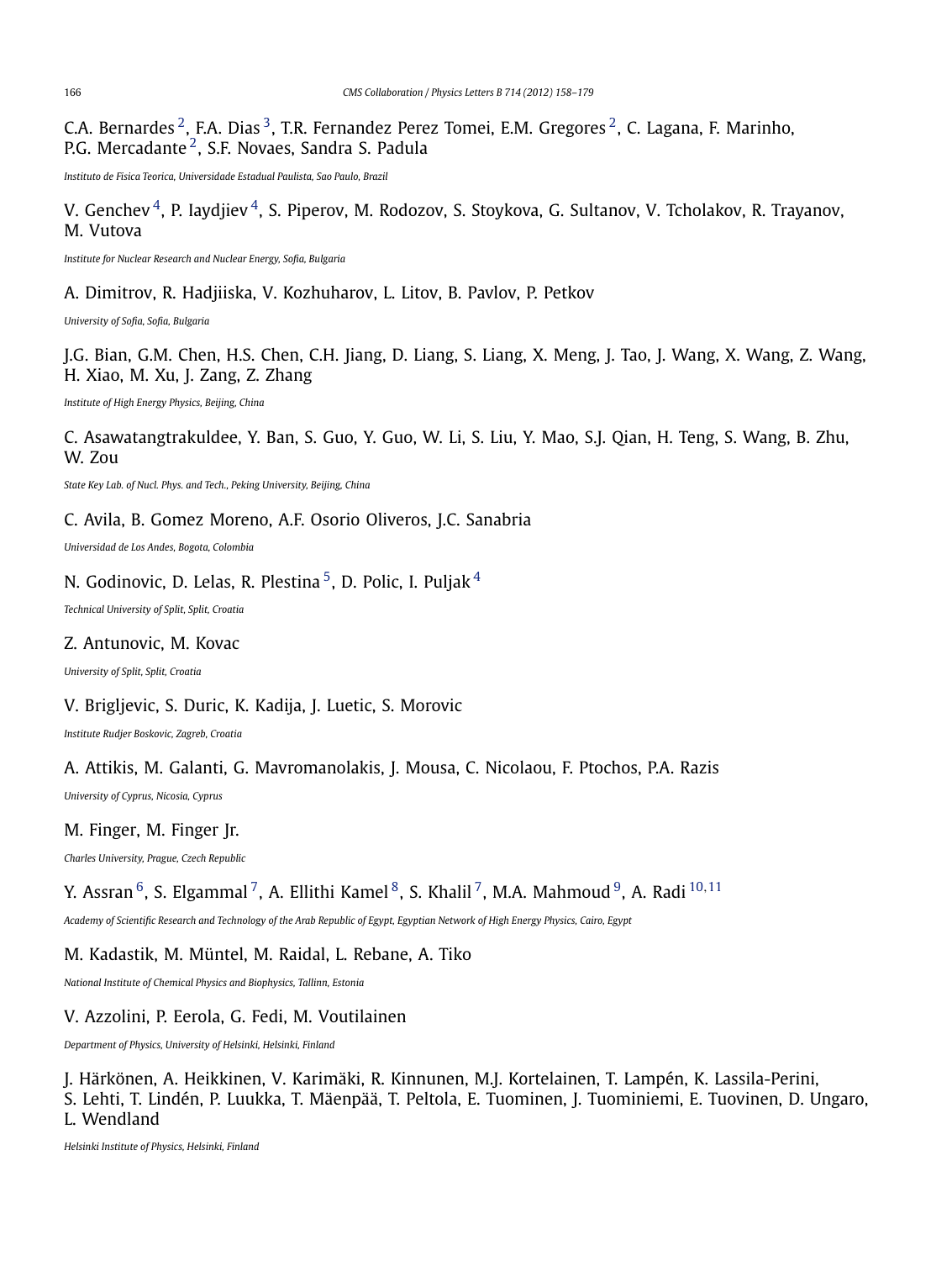## K. Banzuzi, A. Korpela, T. Tuuva

*Lappeenranta University of Technology, Lappeenranta, Finland*

M. Besancon, S. Choudhury, M. Dejardin, D. Denegri, B. Fabbro, J.L. Faure, F. Ferri, S. Ganjour, A. Givernaud, P. Gras, G. Hamel de Monchenault, P. Jarry, E. Locci, J. Malcles, L. Millischer, A. Nayak, J. Rander, A. Rosowsky, I. Shreyber, M. Titov

*DSM/IRFU, CEA/Saclay, Gif-sur-Yvette, France*

S. Baffioni, F. Beaudette, L. Benhabib, L. Bianchini, M. Bluj [12](#page-20-0), C. Broutin, P. Busson, C. Charlot, N. Daci, T. Dahms, L. Dobrzynski, R. Granier de Cassagnac, M. Haguenauer, P. Miné, C. Mironov, C. Ochando, P. Paganini, D. Sabes, R. Salerno, Y. Sirois, C. Veelken, A. Zabi

*Laboratoire Leprince-Ringuet, Ecole Polytechnique, IN2P3-CNRS, Palaiseau, France*

J.-L. Agram <sup>13</sup>, J. Andrea, D. Bloch, D. Bodin, J.-M. Brom, M. Cardaci, E.C. Chabert, C. Collard, E. Conte <sup>13</sup>, F. Drouhin [13,](#page-20-0) C. Ferro, J.-C. Fontaine [13,](#page-20-0) D. Gelé, U. Goerlach, P. Juillot, M. Karim [13,](#page-20-0) A.-C. Le Bihan, P. Van Hove

*Institut Pluridisciplinaire Hubert Curien, Université de Strasbourg, Université de Haute Alsace Mulhouse, CNRS/IN2P3, Strasbourg, France*

#### F. Fassi, D. Mercier

*Centre de Calcul de l'Institut National de Physique Nucleaire et de Physique des Particules (IN2P3), Villeurbanne, France*

S. Beauceron, N. Beaupere, O. Bondu, G. Boudoul, H. Brun, J. Chasserat, R. Chierici<sup>4</sup>, D. Contardo, P. Depasse, H. El Mamouni, J. Fay, S. Gascon, M. Gouzevitch, B. Ille, T. Kurca, M. Lethuillier, L. Mirabito, S. Perries, V. Sordini, S. Tosi, Y. Tschudi, P. Verdier, S. Viret

*Université de Lyon, Université Claude Bernard Lyon 1, CNRS-IN2P3, Institut de Physique Nucléaire de Lyon, Villeurbanne, France*

## Z. Tsamalaidze [14](#page-20-0)

*Institute of High Energy Physics and Informatization, Tbilisi State University, Tbilisi, Georgia*

G. Anagnostou, S. Beranek, M. Edelhoff, L. Feld, N. Heracleous, O. Hindrichs, R. Jussen, K. Klein, J. Merz, A. Ostapchuk, A. Perieanu, F. Raupach, J. Sammet, S. Schael, D. Sprenger, H. Weber, B. Wittmer, V. Zhukov [15](#page-20-0)

*RWTH Aachen University, I. Physikalisches Institut, Aachen, Germany*

M. Ata, J. Caudron, E. Dietz-Laursonn, D. Duchardt, M. Erdmann, R. Fischer, A. Güth, T. Hebbeker, C. Heidemann, K. Hoepfner, D. Klingebiel, P. Kreuzer, J. Lingemann, C. Magass, M. Merschmeyer, A. Meyer, M. Olschewski, P. Papacz, H. Pieta, H. Reithler, S.A. Schmitz, L. Sonnenschein, J. Steggemann, D. Teyssier, M. Weber

*RWTH Aachen University, III. Physikalisches Institut A, Aachen, Germany*

M. Bontenackels, V. Cherepanov, M. Davids, G. Flügge, H. Geenen, M. Geisler, W. Haj Ahmad, F. Hoehle, B. Kargoll, T. Kress, Y. Kuessel, A. Linn, A. Nowack, L. Perchalla, O. Pooth, J. Rennefeld, P. Sauerland, A. Stahl

*RWTH Aachen University, III. Physikalisches Institut B, Aachen, Germany*

M. Aldaya Martin, J. Behr, W. Behrenhoff, U. Behrens, M. Bergholz <sup>16</sup>, A. Bethani, K. Borras, A. Burgmeier, A. Cakir, L. Calligaris, A. Campbell, E. Castro, F. Costanza, D. Dammann, G. Eckerlin, D. Eckstein, G. Flucke, A. Geiser, I. Glushkov, P. Gunnellini, S. Habib, J. Hauk, G. Hellwig, H. Jung<sup>4</sup>, M. Kasemann, P. Katsas, C. Kleinwort, H. Kluge, A. Knutsson, M. Krämer, D. Krücker, E. Kuznetsova, W. Lange, W. Lohmann [16,](#page-20-0) B. Lutz, R. Mankel, I. Marfin, M. Marienfeld, I.-A. Melzer-Pellmann, A.B. Meyer, J. Mnich, A. Mussgiller, S. Naumann-Emme, J. Olzem, H. Perrey, A. Petrukhin, D. Pitzl, A. Raspereza, P.M. Ribeiro Cipriano,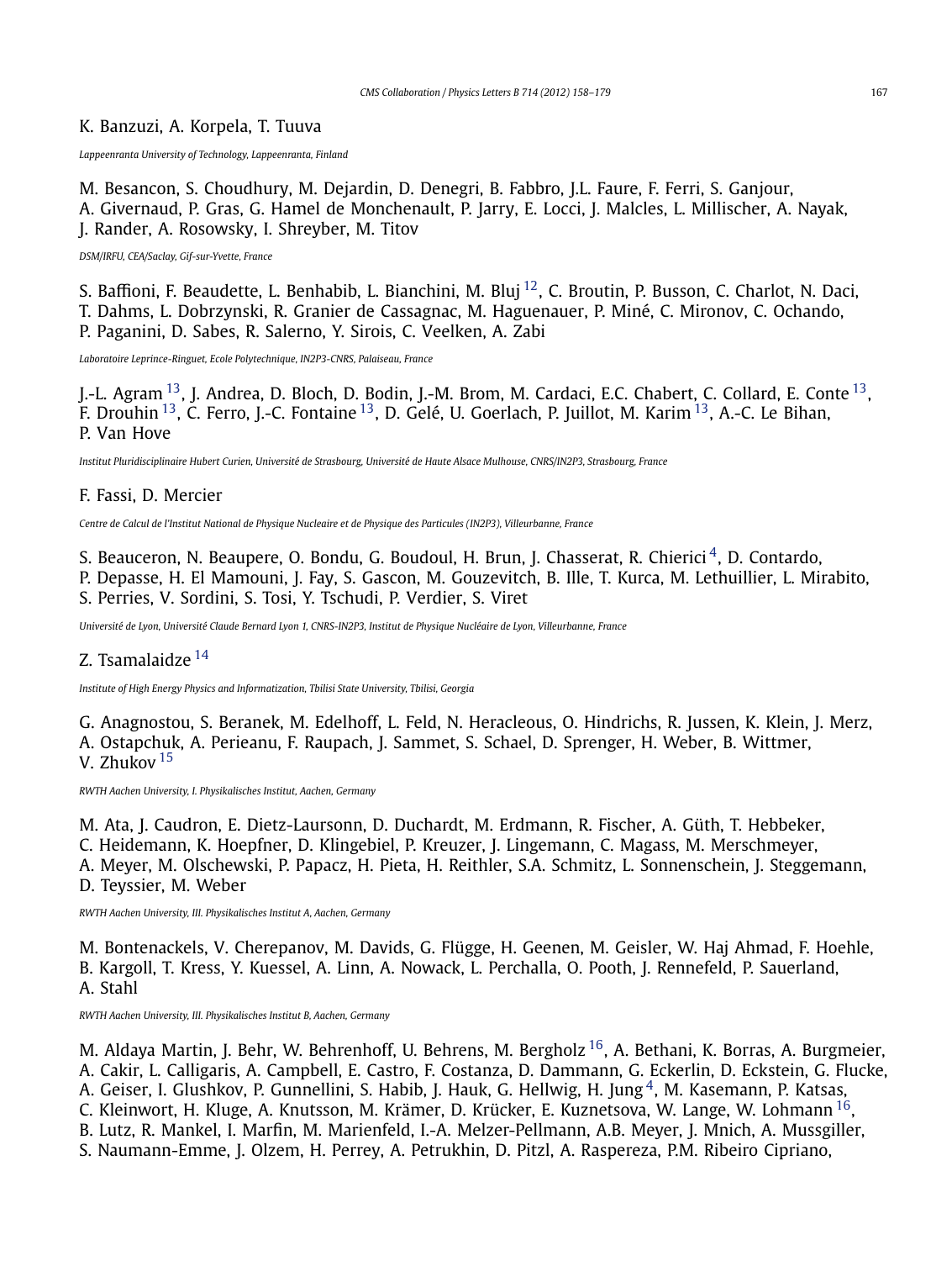C. Riedl, M. Rosin, J. Salfeld-Nebgen, R. Schmidt<sup>16</sup>, T. Schoerner-Sadenius, N. Sen, A. Spiridonov, M. Stein, R. Walsh, C. Wissing

*Deutsches Elektronen-Synchrotron, Hamburg, Germany*

C. Autermann, V. Blobel, S. Bobrovskyi, J. Draeger, H. Enderle, J. Erfle, U. Gebbert, M. Görner, T. Hermanns, R.S. Höing, K. Kaschube, G. Kaussen, H. Kirschenmann, R. Klanner, J. Lange, B. Mura, F. Nowak, T. Peiffer, N. Pietsch, D. Rathjens, C. Sander, H. Schettler, P. Schleper, E. Schlieckau, A. Schmidt, M. Schröder, T. Schum, M. Seidel, H. Stadie, G. Steinbrück, J. Thomsen

*University of Hamburg, Hamburg, Germany*

C. Barth, J. Berger, C. Böser, T. Chwalek, W. De Boer, A. Descroix, A. Dierlamm, M. Feindt, M. Guthoff<sup>4</sup>. C. Hackstein, F. Hartmann, T. Hauth<sup>4</sup>, M. Heinrich, H. Held, K.H. Hoffmann, S. Honc, I. Katkov <sup>15</sup>, J.R. Komaragiri, D. Martschei, S. Mueller, Th. Müller, M. Niegel, A. Nürnberg, O. Oberst, A. Oehler, J. Ott, G. Quast, K. Rabbertz, F. Ratnikov, N. Ratnikova, S. Röcker, A. Scheurer, F.-P. Schilling, G. Schott, H.J. Simonis, F.M. Stober, D. Troendle, R. Ulrich, J. Wagner-Kuhr, S. Wayand, T. Weiler, M. Zeise

*Institut für Experimentelle Kernphysik, Karlsruhe, Germany*

G. Daskalakis, T. Geralis, S. Kesisoglou, A. Kyriakis, D. Loukas, I. Manolakos, A. Markou, C. Markou, C. Mavrommatis, E. Ntomari

*Institute of Nuclear Physics "Demokritos", Aghia Paraskevi, Greece*

L. Gouskos, T.J. Mertzimekis, A. Panagiotou, N. Saoulidou

*University of Athens, Athens, Greece*

I. Evangelou, C. Foudas<sup> $4$ </sup>, P. Kokkas, N. Manthos, I. Papadopoulos, V. Patras

*University of Ioánnina, Ioánnina, Greece*

G. Bencze, C. Hajdu<sup>4</sup>, P. Hidas, D. Horvath<sup>17</sup>, K. Krajczar<sup>18</sup>, B. Radics, F. Sikler<sup>4</sup>, V. Veszpremi, G. Vesztergombi [18](#page-20-0)

*KFKI Research Institute for Particle and Nuclear Physics, Budapest, Hungary*

N. Beni, S. Czellar, J. Molnar, J. Palinkas, Z. Szillasi

*Institute of Nuclear Research ATOMKI, Debrecen, Hungary*

J. Karancsi, P. Raics, Z.L. Trocsanyi, B. Ujvari

*University of Debrecen, Debrecen, Hungary*

S.B. Beri, V. Bhatnagar, N. Dhingra, R. Gupta, M. Jindal, M. Kaur, J.M. Kohli, M.Z. Mehta, N. Nishu, L.K. Saini, A. Sharma, J. Singh

*Panjab University, Chandigarh, India*

S. Ahuja, A. Bhardwaj, B.C. Choudhary, A. Kumar, A. Kumar, S. Malhotra, M. Naimuddin, K. Ranjan, V. Sharma, R.K. Shivpuri

*University of Delhi, Delhi, India*

S. Banerjee, S. Bhattacharya, S. Dutta, B. Gomber, Sa. Jain, Sh. Jain, R. Khurana, S. Sarkar

*Saha Institute of Nuclear Physics, Kolkata, India*

A. Abdulsalam, R.K. Choudhury, D. Dutta, S. Kailas, V. Kumar, P. Mehta, A.K. Mohanty<sup>4</sup>, L.M. Pant, P. Shukla

*Bhabha Atomic Research Centre, Mumbai, India*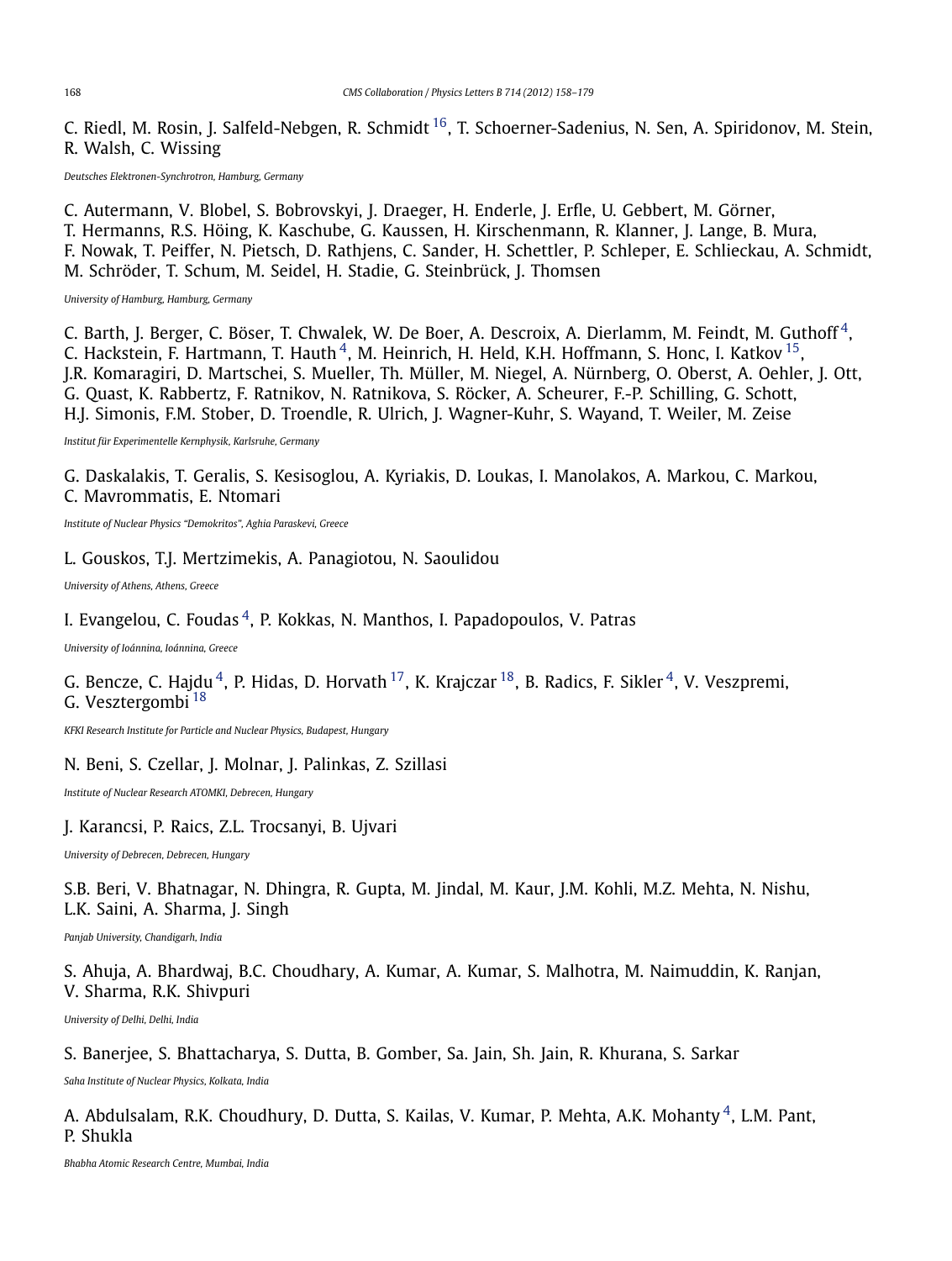T. Aziz, S. Ganguly, M. Guchait  $19$ , M. Maity  $20$ , G. Majumder, K. Mazumdar, G.B. Mohanty, B. Parida, K. Sudhakar, N. Wickramage

*Tata Institute of Fundamental Research – EHEP, Mumbai, India*

#### S. Banerjee, S. Dugad

*Tata Institute of Fundamental Research – HECR, Mumbai, India*

H. Arfaei, H. Bakhshiansohi<sup>21</sup>, S.M. Etesami<sup>22</sup>, A. Fahim<sup>21</sup>, M. Hashemi, H. Hesari, A. Jafari<sup>21</sup>, M. Khakzad, A. Mohammadi<sup>23</sup>, M. Mohammadi Najafabadi, S. Paktinat Mehdiabadi, B. Safarzadeh<sup>24</sup>, M. Zeinali [22](#page-20-0)

*Institute for Research in Fundamental Sciences (IPM), Tehran, Iran*

M. Abbrescia <sup>a</sup>*,*b, L. Barbone <sup>a</sup>*,*b, C. Calabria <sup>a</sup>*,*b*,*[4,](#page-20-0) S.S. Chhibra <sup>a</sup>*,*b, A. Colaleo a, D. Creanza <sup>a</sup>*,*c, N. De Filippis <sup>a</sup>*,*c*,*[4,](#page-20-0) M. De Palma <sup>a</sup>*,*b, L. Fiore a, G. Iaselli <sup>a</sup>*,*c, L. Lusito <sup>a</sup>*,*b, G. Maggi <sup>a</sup>*,*c, M. Maggi a, B. Marangelli <sup>a</sup>*,*b, S. My <sup>a</sup>*,*c, S. Nuzzo <sup>a</sup>*,*b, N. Pacifico <sup>a</sup>*,*b, A. Pompili <sup>a</sup>*,*b, G. Pugliese <sup>a</sup>*,*c, G. Selvaggi <sup>a</sup>*,*b, L. Silvestris a, G. Singh <sup>a</sup>*,*b, R. Venditti, G. Zito <sup>a</sup>

<sup>a</sup> *INFN Sezione di Bari, Bari, Italy* <sup>b</sup> *Università di Bari, Bari, Italy*

<sup>c</sup> *Politecnico di Bari, Bari, Italy*

G. Abbiendi<sup>a</sup>, A.C. Benvenuti<sup>a</sup>, D. Bonacorsi<sup>a,b</sup>, S. Braibant-Giacomelli<sup>a,b</sup>, L. Brigliadori<sup>a,b</sup>, P. Capiluppi <sup>a</sup>*,*b, A. Castro <sup>a</sup>*,*b, F.R. Cavallo a, M. Cuffiani <sup>a</sup>*,*b, G.M. Dallavalle a, F. Fabbri a, A. Fanfani <sup>a</sup>*,*b, D. Fasanella <sup>a</sup>*,*b*,*[4,](#page-20-0) P. Giacomelli a, C. Grandi a, L. Guiducci, S. Marcellini a, G. Masetti a, M. Meneghelli <sup>a</sup>*,*b*,*[4,](#page-20-0) A. Montanari a, F.L. Navarria <sup>a</sup>*,*b, F. Odorici a, A. Perrotta a, F. Primavera <sup>a</sup>*,*b, A.M. Rossi <sup>a</sup>*,*b, T. Rovelli <sup>a</sup>*,*b, G. Siroli <sup>a</sup>*,*b, R. Travaglini <sup>a</sup>*,*<sup>b</sup>

<sup>a</sup> *INFN Sezione di Bologna, Bologna, Italy* <sup>b</sup> *Università di Bologna, Bologna, Italy*

S. Albergo <sup>a</sup>*,*b, G. Cappello <sup>a</sup>*,*b, M. Chiorboli <sup>a</sup>*,*b, S. Costa <sup>a</sup>*,*b, R. Potenza <sup>a</sup>*,*b, A. Tricomi <sup>a</sup>*,*b, C. Tuve <sup>a</sup>*,*<sup>b</sup>

<sup>a</sup> *INFN Sezione di Catania, Catania, Italy*

<sup>b</sup> *Università di Catania, Catania, Italy*

G. Barbagli a, V. Ciulli <sup>a</sup>*,*b, C. Civinini a, R. D'Alessandro <sup>a</sup>*,*b, E. Focardi <sup>a</sup>*,*b, S. Frosali <sup>a</sup>*,*b, E. Gallo a, S. Gonzi <sup>a</sup>*,*b, M. Meschini a, S. Paoletti a, G. Sguazzoni a, A. Tropiano <sup>a</sup>*,*[4](#page-20-0)

<sup>a</sup> *INFN Sezione di Firenze, Firenze, Italy* <sup>b</sup> *Università di Firenze, Firenze, Italy*

## L. Benussi, S. Bianco, S. Colafranceschi [25,](#page-20-0) F. Fabbri, D. Piccolo

*INFN Laboratori Nazionali di Frascati, Frascati, Italy*

#### P. Fabbricatore, R. Musenich

*INFN Sezione di Genova, Genova, Italy*

A. Benaglia <sup>a</sup>*,*b*,*[4,](#page-20-0) F. De Guio <sup>a</sup>*,*b, L. Di Matteo <sup>a</sup>*,*b*,*[4,](#page-20-0) S. Fiorendi <sup>a</sup>*,*b, S. Gennai <sup>a</sup>*,*[4,](#page-20-0) A. Ghezzi <sup>a</sup>*,*b, S. Malvezzi a, R.A. Manzoni <sup>a</sup>*,*b, A. Martelli <sup>a</sup>*,*b, A. Massironi <sup>a</sup>*,*b*,*[4,](#page-20-0) D. Menasce a, L. Moroni a, M. Paganoni <sup>a</sup>*,*b, D. Pedrini a, S. Ragazzi <sup>a</sup>*,*b, N. Redaelli a, S. Sala a, T. Tabarelli de Fatis <sup>a</sup>*,*<sup>b</sup>

<sup>a</sup> *INFN Sezione di Milano-Bicocca, Milano, Italy*

<sup>b</sup> *Università di Milano-Bicocca, Milano, Italy*

S. Buontempo a, C.A. Carrillo Montoya <sup>a</sup>*,*[4,](#page-20-0) N. Cavallo <sup>a</sup>*,*[26,](#page-20-0) A. De Cosa <sup>a</sup>*,*b*,*[4,](#page-20-0) O. Dogangun <sup>a</sup>*,*b, F. Fabozzi <sup>a</sup>*,*[26,](#page-20-0) A.O.M. Iorio <sup>a</sup>*,*[4,](#page-20-0) L. Lista a, S. Meola <sup>a</sup>*,*[27,](#page-20-0) M. Merola <sup>a</sup>*,*b, P. Paolucci <sup>a</sup>*,*[4](#page-20-0)

<sup>a</sup> *INFN Sezione di Napoli, Napoli, Italy*

<sup>b</sup> *Università di Napoli "Federico II", Napoli, Italy*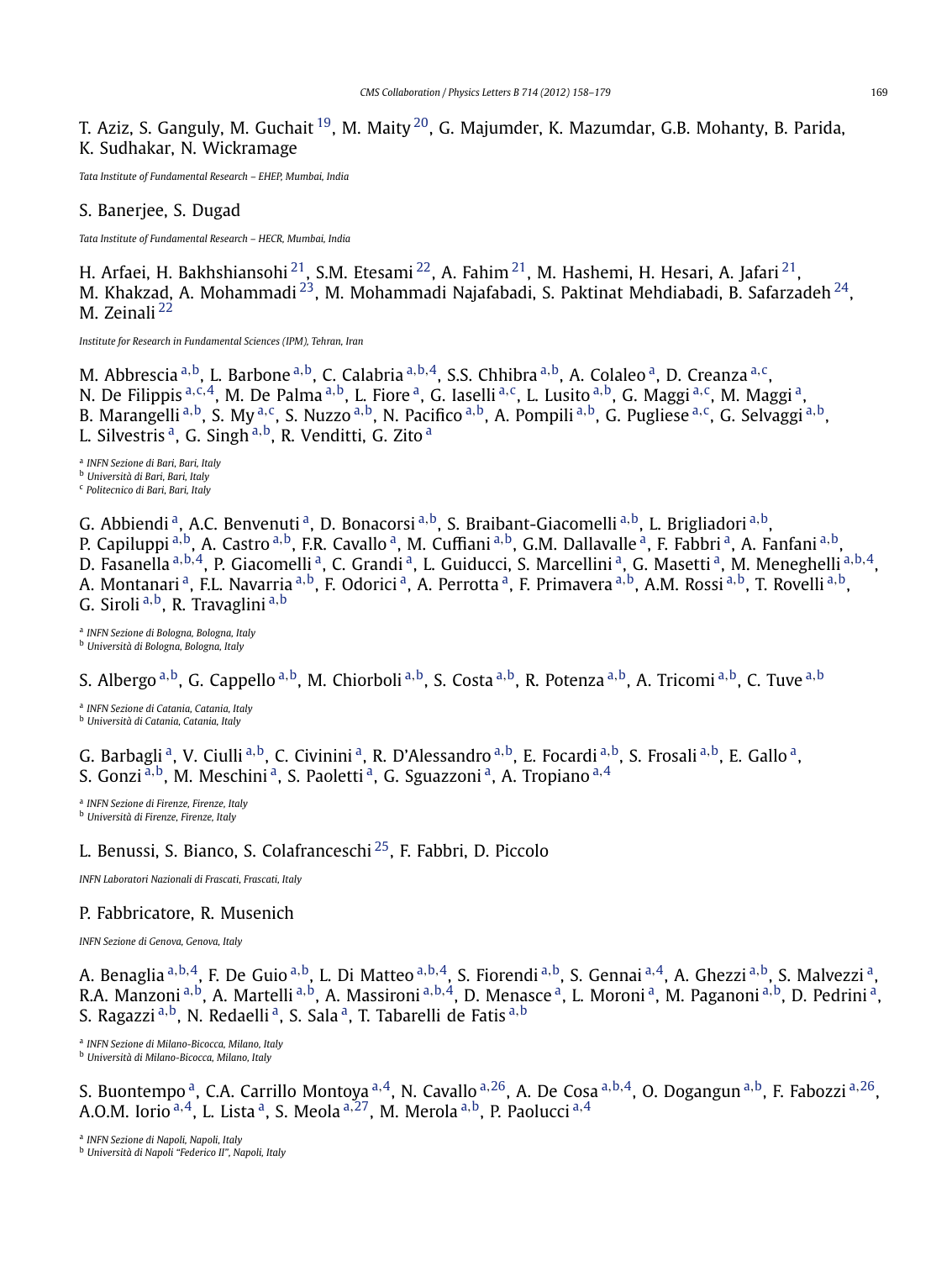P. Azzi a, N. Bacchetta <sup>a</sup>*,*[4,](#page-20-0) P. Bellan <sup>a</sup>*,*b, D. Bisello <sup>a</sup>*,*b, A. Branca <sup>a</sup>*,*[4,](#page-20-0) R. Carlin <sup>a</sup>*,*b, P. Checchia a, T. Dorigo a, U. Dosselli<sup>a</sup>, F. Gasparini<sup>a,b</sup>, A. Gozzelino<sup>a</sup>, K. Kanishchev<sup>a,c</sup>, S. Lacaprara<sup>a</sup>, I. Lazzizzera<sup>a,c</sup>, M. Margoni <sup>a</sup>*,*b, A.T. Meneguzzo <sup>a</sup>*,*b, M. Nespolo <sup>a</sup>*,*[4,](#page-20-0) J. Pazzini a, L. Perrozzi a, N. Pozzobon <sup>a</sup>*,*b, P. Ronchese <sup>a</sup>*,*b, F. Simonetto <sup>a</sup>*,*b, E. Torassa a, M. Tosi <sup>a</sup>*,*b*,*[4](#page-20-0), S. Vanini <sup>a</sup>*,*b, P. Zotto <sup>a</sup>*,*b, A. Zucchetta <sup>a</sup>

<sup>a</sup> *INFN Sezione di Padova, Padova, Italy*

<sup>b</sup> *Università di Padova, Padova, Italy*

<sup>c</sup> *Università di Trento (Trento), Padova, Italy*

M. Gabusi <sup>a</sup>*,*b, S.P. Ratti <sup>a</sup>*,*b, C. Riccardi <sup>a</sup>*,*b, P. Torre <sup>a</sup>*,*b, P. Vitulo <sup>a</sup>*,*<sup>b</sup>

<sup>a</sup> *INFN Sezione di Pavia, Pavia, Italy* <sup>b</sup> *Università di Pavia, Pavia, Italy*

M. Biasini <sup>a</sup>*,*b, G.M. Bilei a, L. Fanò <sup>a</sup>*,*b, P. Lariccia <sup>a</sup>*,*b, A. Lucaroni <sup>a</sup>*,*b*,*[4,](#page-20-0) G. Mantovani <sup>a</sup>*,*b, M. Menichelli a, A. Nappi <sup>a</sup>*,*b, F. Romeo <sup>a</sup>*,*b, A. Saha, A. Santocchia <sup>a</sup>*,*b, S. Taroni <sup>a</sup>*,*b*,*[4](#page-20-0)

<sup>a</sup> *INFN Sezione di Perugia, Perugia, Italy*

<sup>b</sup> *Università di Perugia, Perugia, Italy*

P. Azzurri<sup>a, c</sup>, G. Bagliesi<sup>a</sup>, T. Boccali<sup>a</sup>, G. Broccolo<sup>a, c</sup>, R. Castaldi<sup>a</sup>, R.T. D'Agnolo<sup>a, c</sup>, R. Dell'Orso<sup>a</sup>, F. Fiori <sup>a</sup>*,*b*,*[4,](#page-20-0) L. Foà <sup>a</sup>*,*c, A. Giassi a, A. Kraan a, F. Ligabue <sup>a</sup>*,*c, T. Lomtadze a, L. Martini <sup>a</sup>*,*[28,](#page-20-0) A. Messineo <sup>a</sup>*,*b, F. Palla a, F. Palmonari a, A. Rizzi <sup>a</sup>*,*b, A.T. Serban <sup>a</sup>*,*[29,](#page-20-0) P. Spagnolo a, P. Squillacioti <sup>a</sup>*,*[4,](#page-20-0) R. Tenchini a, G. Tonelli <sup>a</sup>*,*b*,*[4,](#page-20-0) A. Venturi <sup>a</sup>*,*[4,](#page-20-0) P.G. Verdini <sup>a</sup>

<sup>a</sup> *INFN Sezione di Pisa, Pisa, Italy*

<sup>b</sup> *Università di Pisa, Pisa, Italy*

<sup>c</sup> *Scuola Normale Superiore di Pisa, Pisa, Italy*

L. Barone <sup>a</sup>*,*b, F. Cavallari a, D. Del Re <sup>a</sup>*,*b*,*[4,](#page-20-0) M. Diemoz a, M. Grassi <sup>a</sup>*,*b*,*[4,](#page-20-0) E. Longo <sup>a</sup>*,*b, P. Meridiani <sup>a</sup>*,*[4,](#page-20-0) F. Micheli <sup>a</sup>*,*b, S. Nourbakhsh <sup>a</sup>*,*b, G. Organtini <sup>a</sup>*,*b, R. Paramatti a, S. Rahatlou <sup>a</sup>*,*b, M. Sigamani a, L. Soffi <sup>a</sup>*,*<sup>b</sup>

<sup>a</sup> *INFN Sezione di Roma, Roma, Italy*

<sup>b</sup> *Università di Roma "La Sapienza", Roma, Italy*

N. Amapane <sup>a</sup>*,*b, R. Arcidiacono <sup>a</sup>*,*c, S. Argiro <sup>a</sup>*,*b, M. Arneodo <sup>a</sup>*,*c, C. Biino a, C. Botta <sup>a</sup>*,*b, N. Cartiglia a, M. Costa <sup>a</sup>*,*b, P. De Remigis a, N. Demaria a, A. Graziano <sup>a</sup>*,*b, C. Mariotti <sup>a</sup>*,*[4,](#page-20-0) S. Maselli a, E. Migliore <sup>a</sup>*,*b, V. Monaco <sup>a</sup>*,*b, M. Musich <sup>a</sup>*,*[4,](#page-20-0) M.M. Obertino <sup>a</sup>*,*c, N. Pastrone a, M. Pelliccioni a, A. Potenza <sup>a</sup>*,*b, A. Romero <sup>a</sup>*,*b, M. Ruspa <sup>a</sup>*,*c, R. Sacchi <sup>a</sup>*,*b, A. Solano <sup>a</sup>*,*b, A. Staiano a, A. Vilela Pereira <sup>a</sup>

<sup>a</sup> *INFN Sezione di Torino, Torino, Italy* <sup>b</sup> *Università di Torino, Torino, Italy*

<sup>c</sup> *Università del Piemonte Orientale (Novara), Torino, Italy*

S. Belforte a, F. Cossutti a, G. Della Ricca <sup>a</sup>*,*b, B. Gobbo a, M. Marone <sup>a</sup>*,*b*,*[4,](#page-20-0) D. Montanino <sup>a</sup>*,*b*,*[4,](#page-20-0) A. Penzo a, A. Schizzi <sup>a</sup>*,*<sup>b</sup>

<sup>a</sup> *INFN Sezione di Trieste, Trieste, Italy* <sup>b</sup> *Università di Trieste, Trieste, Italy*

#### S.G. Heo, T.Y. Kim, S.K. Nam

*Kangwon National University, Chunchon, Republic of Korea*

#### S. Chang, J. Chung, D.H. Kim, G.N. Kim, D.J. Kong, H. Park, S.R. Ro, D.C. Son, T. Son

*Kyungpook National University, Daegu, Republic of Korea*

## J.Y. Kim, Zero J. Kim, S. Song

*Chonnam National University, Institute for Universe and Elementary Particles, Kwangju, Republic of Korea*

## H.Y. Jo

*Konkuk University, Seoul, Republic of Korea*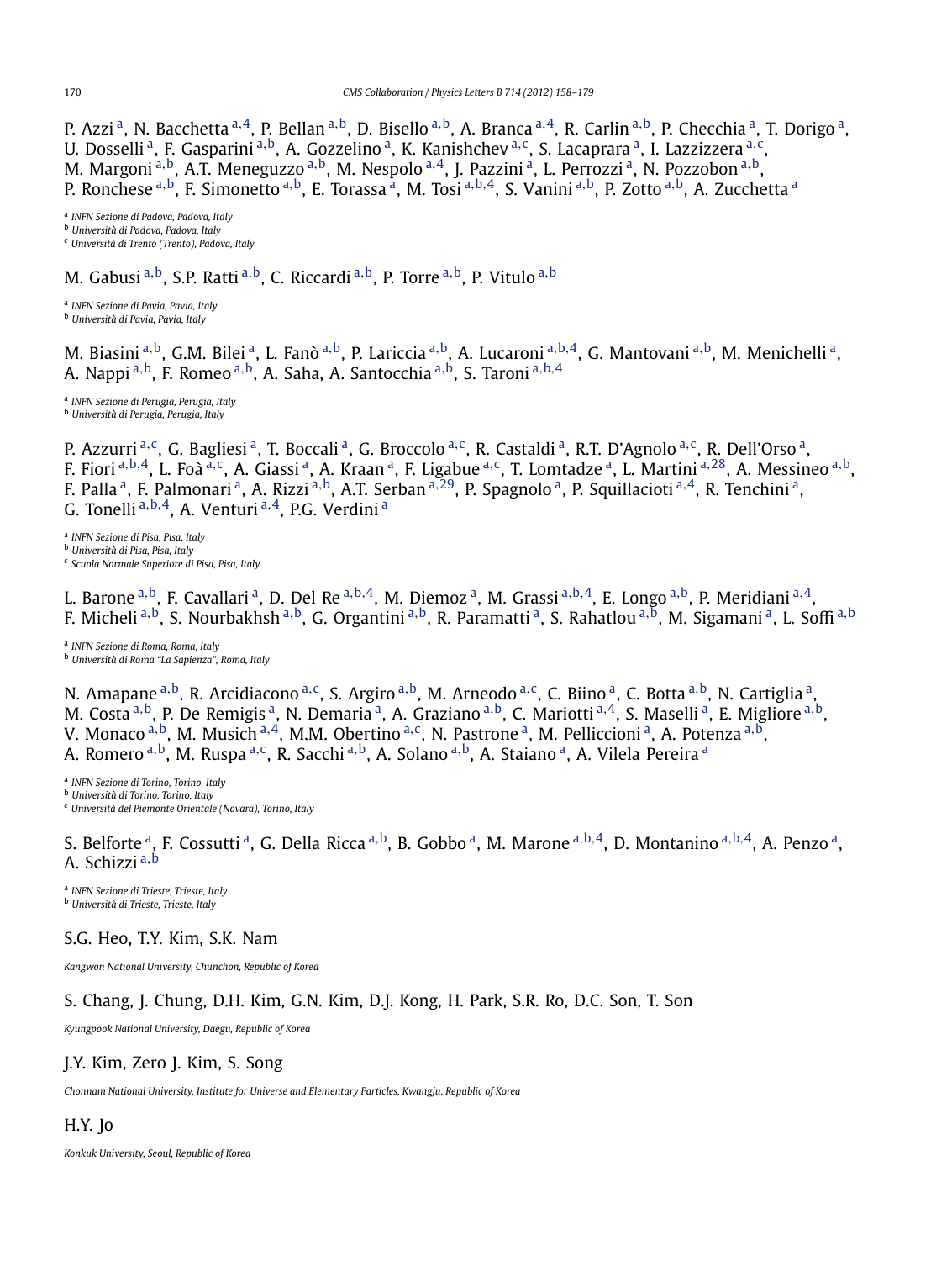## S. Choi, D. Gyun, B. Hong, M. Jo, H. Kim, T.J. Kim, K.S. Lee, D.H. Moon, S.K. Park, E. Seo

*Korea University, Seoul, Republic of Korea*

#### M. Choi, S. Kang, H. Kim, J.H. Kim, C. Park, I.C. Park, S. Park, G. Ryu

*University of Seoul, Seoul, Republic of Korea*

## Y. Cho, Y. Choi, Y.K. Choi, J. Goh, M.S. Kim, E. Kwon, B. Lee, J. Lee, S. Lee, H. Seo, I. Yu

*Sungkyunkwan University, Suwon, Republic of Korea*

#### M.J. Bilinskas, I. Grigelionis, M. Janulis, A. Juodagalvis

*Vilnius University, Vilnius, Lithuania*

## H. Castilla-Valdez, E. De La Cruz-Burelo, I. Heredia-de La Cruz, R. Lopez-Fernandez, R. Magaña Villalba, J. Martínez-Ortega, A. Sánchez-Hernández, L.M. Villasenor-Cendejas

*Centro de Investigacion y de Estudios Avanzados del IPN, Mexico City, Mexico*

S. Carrillo Moreno, F. Vazquez Valencia

*Universidad Iberoamericana, Mexico City, Mexico*

#### H.A. Salazar Ibarguen

*Benemerita Universidad Autonoma de Puebla, Puebla, Mexico*

## E. Casimiro Linares, A. Morelos Pineda, M.A. Reyes-Santos

*Universidad Autónoma de San Luis Potosí, San Luis Potosí, Mexico*

## D. Krofcheck

*University of Auckland, Auckland, New Zealand*

#### A.J. Bell, P.H. Butler, R. Doesburg, S. Reucroft, H. Silverwood

*University of Canterbury, Christchurch, New Zealand*

## M. Ahmad, M.I. Asghar, H.R. Hoorani, S. Khalid, W.A. Khan, T. Khurshid, S. Qazi, M.A. Shah, M. Shoaib

*National Centre for Physics, Quaid-I-Azam University, Islamabad, Pakistan*

#### G. Brona, K. Bunkowski, M. Cwiok, W. Dominik, K. Doroba, A. Kalinowski, M. Konecki, J. Krolikowski

*Institute of Experimental Physics, Faculty of Physics, University of Warsaw, Warsaw, Poland*

H. Bialkowska, B. Boimska, T. Frueboes, R. Gokieli, M. Górski, M. Kazana, K. Nawrocki, K. Romanowska-Rybinska, M. Szleper, G. Wrochna, P. Zalewski

*Soltan Institute for Nuclear Studies, Warsaw, Poland*

N. Almeida, P. Bargassa, A. David, P. Faccioli, M. Fernandes, P.G. Ferreira Parracho, M. Gallinaro, J. Seixas, J. Varela, P. Vischia

*Laboratório de Instrumentação e Física Experimental de Partículas, Lisboa, Portugal*

I. Belotelov, M. Gavrilenko, I. Golutvin, I. Gorbunov, A. Kamenev, V. Karjavin, G. Kozlov, A. Lanev, A. Malakhov, P. Moisenz, V. Palichik, V. Perelygin, M. Savina, S. Shmatov, V. Smirnov, A. Volodko, A. Zarubin

*Joint Institute for Nuclear Research, Dubna, Russia*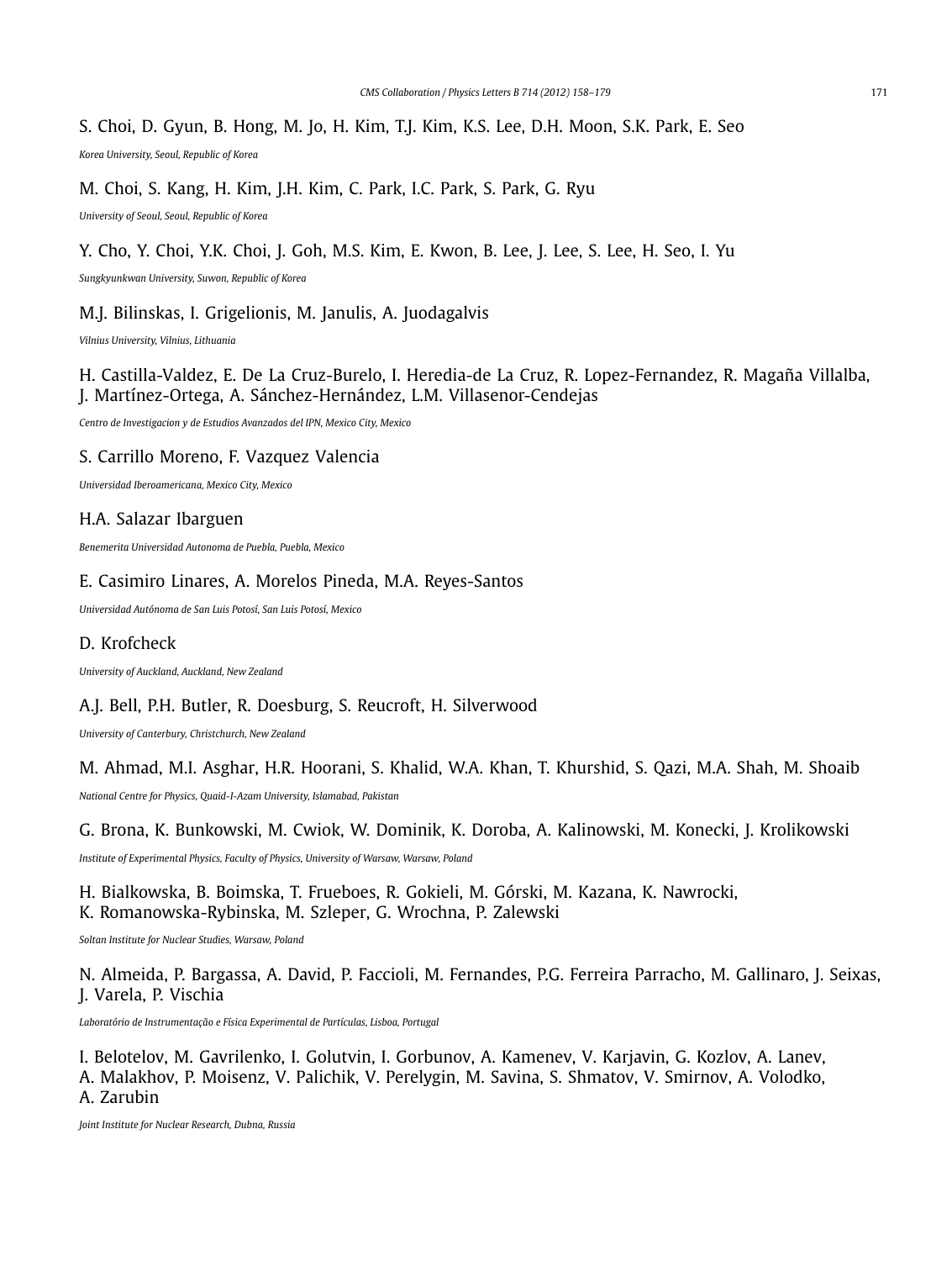S. Evstyukhin, V. Golovtsov, Y. Ivanov, V. Kim, P. Levchenko, V. Murzin, V. Oreshkin, I. Smirnov, V. Sulimov, L. Uvarov, S. Vavilov, A. Vorobyev, An. Vorobyev

*Petersburg Nuclear Physics Institute, Gatchina (St Petersburg), Russia*

Yu. Andreev, A. Dermenev, S. Gninenko, N. Golubev, M. Kirsanov, N. Krasnikov, V. Matveev, A. Pashenkov, D. Tlisov, A. Toropin

*Institute for Nuclear Research, Moscow, Russia*

V. Epshteyn, M. Erofeeva, V. Gavrilov, M. Kossov<sup>4</sup>, N. Lychkovskaya, V. Popov, G. Safronov, S. Semenov, V. Stolin, E. Vlasov, A. Zhokin

*Institute for Theoretical and Experimental Physics, Moscow, Russia*

A. Belyaev, E. Boos, V. Bunichev, M. Dubinin<sup>3</sup>, L. Dudko, A. Ershov, V. Klyukhin, O. Kodolova, I. Lokhtin, A. Markina, S. Obraztsov, M. Perfilov, S. Petrushanko, A. Popov, L. Sarycheva [†,](#page-20-0) V. Savrin, A. Snigirev

*Moscow State University, Moscow, Russia*

V. Andreev, M. Azarkin, I. Dremin, M. Kirakosyan, A. Leonidov, G. Mesyats, S.V. Rusakov, A. Vinogradov

*P.N. Lebedev Physical Institute, Moscow, Russia*

I. Azhgirey, I. Bayshev, S. Bitioukov, V. Grishin<sup>4</sup>, V. Kachanov, D. Konstantinov, A. Korablev, V. Krychkine, V. Petrov, R. Ryutin, A. Sobol, L. Tourtchanovitch, S. Troshin, N. Tyurin, A. Uzunian, A. Volkov

*State Research Center of Russian Federation, Institute for High Energy Physics, Protvino, Russia*

P. Adzic<sup>30</sup>, M. Djordjevic, M. Ekmedzic, D. Krpic<sup>30</sup>, J. Milosevic

*University of Belgrade, Faculty of Physics and Vinca Institute of Nuclear Sciences, Belgrade, Serbia*

M. Aguilar-Benitez, J. Alcaraz Maestre, P. Arce, C. Battilana, E. Calvo, M. Cerrada, M. Chamizo Llatas, N. Colino, B. De La Cruz, A. Delgado Peris, C. Diez Pardos, D. Domínguez Vázquez, C. Fernandez Bedoya, J.P. Fernández Ramos, A. Ferrando, J. Flix, M.C. Fouz, P. Garcia-Abia, O. Gonzalez Lopez, S. Goy Lopez, J.M. Hernandez, M.I. Josa, G. Merino, J. Puerta Pelayo, A. Quintario Olmeda, I. Redondo, L. Romero, J. Santaolalla, M.S. Soares, C. Willmott

*Centro de Investigaciones Energéticas Medioambientales y Tecnológicas (CIEMAT), Madrid, Spain*

## C. Albajar, G. Codispoti, J.F. de Trocóniz

*Universidad Autónoma de Madrid, Madrid, Spain*

J. Cuevas, J. Fernandez Menendez, S. Folgueras, I. Gonzalez Caballero, L. Lloret Iglesias, J. Piedra Gomez<sup>[31](#page-20-0)</sup>

*Universidad de Oviedo, Oviedo, Spain*

J.A. Brochero Cifuentes, I.J. Cabrillo, A. Calderon, S.H. Chuang, J. Duarte Campderros, M. Felcini [32,](#page-20-0) M. Fernandez, G. Gomez, J. Gonzalez Sanchez, C. Jorda, P. Lobelle Pardo, A. Lopez Virto, J. Marco, R. Marco, C. Martinez Rivero, F. Matorras, F.J. Munoz Sanchez, T. Rodrigo, A.Y. Rodríguez-Marrero, A. Ruiz-Jimeno, L. Scodellaro, M. Sobron Sanudo, I. Vila, R. Vilar Cortabitarte

*Instituto de Física de Cantabria (IFCA), CSIC-Universidad de Cantabria, Santander, Spain*

D. Abbaneo, E. Auffray, G. Auzinger, P. Baillon, A.H. Ball, D. Barney, C. Bernet<sup>5</sup>, G. Bianchi, P. Bloch,

A. Bocci, A. Bonato, H. Breuker, T. Camporesi, G. Cerminara, T. Christiansen, J.A. Coarasa Perez,

- D. D'Enterria, A. Dabrowski, A. De Roeck, S. Di Guida, M. Dobson, N. Dupont-Sagorin, A. Elliott-Peisert,
- B. Frisch, W. Funk, G. Georgiou, M. Giffels, D. Gigi, K. Gill, D. Giordano, M. Giunta, F. Glege,
- R. Gomez-Reino Garrido, P. Govoni, S. Gowdy, R. Guida, M. Hansen, P. Harris, C. Hartl, J. Harvey,
- B. Hegner, A. Hinzmann, V. Innocente, P. Janot, K. Kaadze, E. Karavakis, K. Kousouris, P. Lecoq, Y.-J. Lee,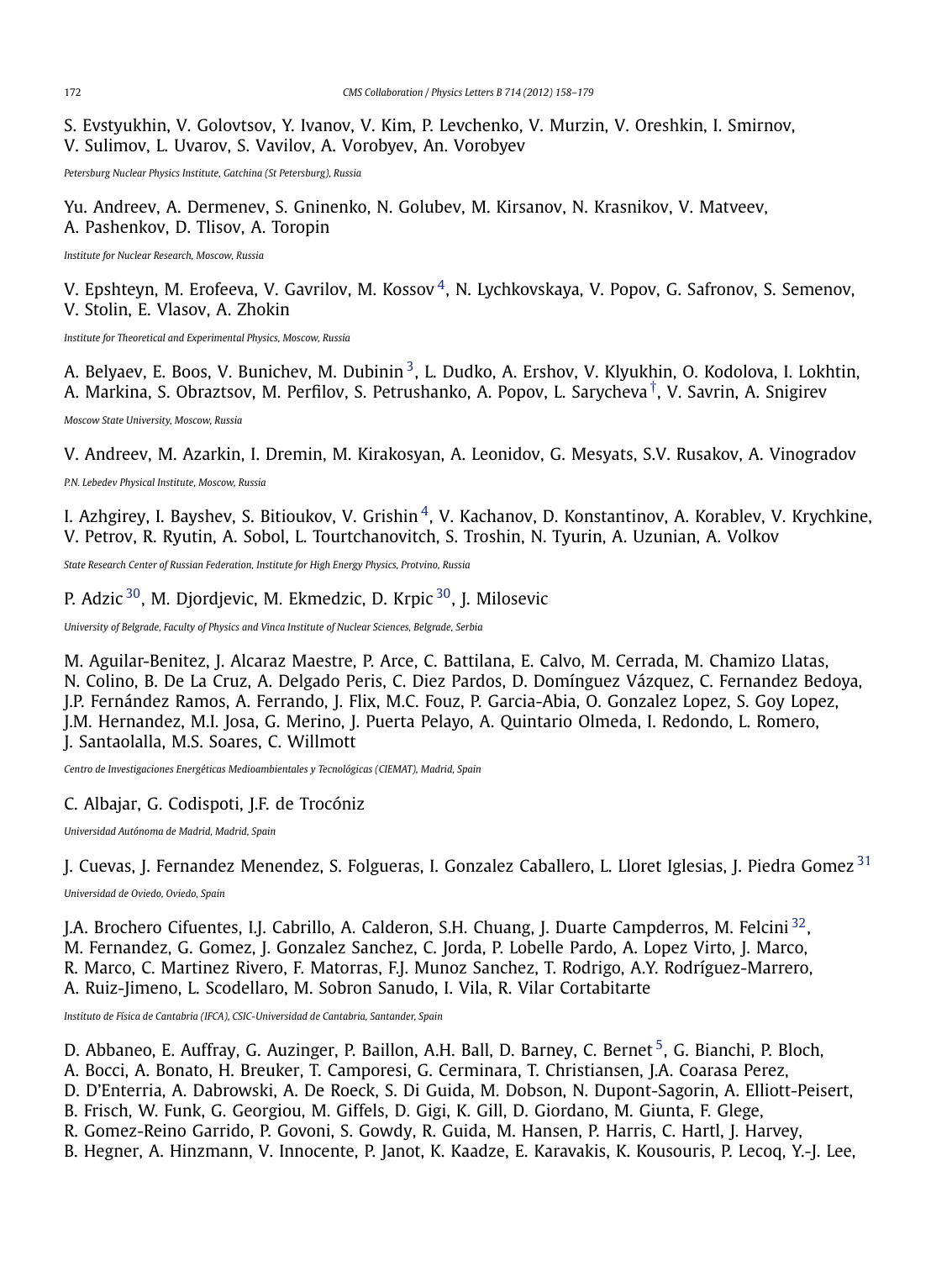P. Lenzi, C. Lourenço, T. Mäki, M. Malberti, L. Malgeri, M. Mannelli, L. Masetti, F. Meijers, S. Mersi, E. Meschi, R. Moser, M.U. Mozer, M. Mulders, P. Musella, E. Nesvold, M. Nguyen, T. Orimoto, L. Orsini, E. Palencia Cortezon, E. Perez, A. Petrilli, A. Pfeiffer, M. Pierini, M. Pimiä, D. Piparo, G. Polese, L. Quertenmont, A. Racz, W. Reece, J. Rodrigues Antunes, G. Rolandi <sup>33</sup>, T. Rommerskirchen, C. Rovelli <sup>34</sup>, M. Rovere, H. Sakulin, F. Santanastasio, C. Schäfer, C. Schwick, I. Segoni, S. Sekmen, A. Sharma, P. Siegrist, P. Silva, M. Simon, P. Sphicas [∗](#page-20-0)*,*[35,](#page-20-0) D. Spiga, M. Spiropulu [3,](#page-20-0) M. Stoye, A. Tsirou, G.I. Veres [18,](#page-20-0) J.R. Vlimant, H.K. Wöhri, S.D. Worm [36,](#page-20-0) W.D. Zeuner

*CERN, European Organization for Nuclear Research, Geneva, Switzerland*

W. Bertl, K. Deiters, W. Erdmann, K. Gabathuler, R. Horisberger, Q. Ingram, H.C. Kaestli, S. König, D. Kotlinski, U. Langenegger, F. Meier, D. Renker, T. Rohe, J. Sibille [37](#page-20-0)

*Paul Scherrer Institut, Villigen, Switzerland*

L. Bäni, P. Bortignon, M.A. Buchmann, B. Casal, N. Chanon, Z. Chen, A. Deisher, G. Dissertori, M. Dittmar, M. Dünser, J. Eugster, K. Freudenreich, C. Grab, D. Hits, P. Lecomte, W. Lustermann, A.C. Marini, P. Martinez Ruiz del Arbol, N. Mohr, F. Moortgat, C. Nägeli<sup>[38](#page-20-0)</sup>, P. Nef, F. Nessi-Tedaldi, F. Pandolfi, L. Pape, F. Pauss, M. Peruzzi, F.J. Ronga, M. Rossini, L. Sala, A.K. Sanchez, A. Starodumov [39,](#page-21-0) B. Stieger, M. Takahashi, L. Tauscher [†](#page-20-0), A. Thea, K. Theofilatos, D. Treille, C. Urscheler, R. Wallny, H.A. Weber, L. Wehrli

*Institute for Particle Physics, ETH Zurich, Zurich, Switzerland*

E. Aguilo, C. Amsler, V. Chiochia, S. De Visscher, C. Favaro, M. Ivova Rikova, B. Millan Mejias, P. Otiougova, P. Robmann, H. Snoek, S. Tupputi, M. Verzetti

*Universität Zürich, Zurich, Switzerland*

Y.H. Chang, K.H. Chen, C.M. Kuo, S.W. Li, W. Lin, Z.K. Liu, Y.J. Lu, D. Mekterovic, A.P. Singh, R. Volpe, S.S. Yu

*National Central University, Chung-Li, Taiwan*

P. Bartalini, P. Chang, Y.H. Chang, Y.W. Chang, Y. Chao, K.F. Chen, C. Dietz, U. Grundler, W.-S. Hou, Y. Hsiung, K.Y. Kao, Y.J. Lei, R.-S. Lu, D. Majumder, E. Petrakou, X. Shi, J.G. Shiu, Y.M. Tzeng, X. Wan, M. Wang

*National Taiwan University (NTU), Taipei, Taiwan*

A. Adiguzel, M.N. Bakirci<sup>40</sup>, S. Cerci<sup>41</sup>, C. Dozen, I. Dumanoglu, E. Eskut, S. Girgis, G. Gokbulut, E. Gurpinar, I. Hos, E.E. Kangal, G. Karapinar, A. Kayis Topaksu, G. Onengut, K. Ozdemir, S. Ozturk [42,](#page-21-0) A. Polatoz, K. Sogut<sup>43</sup>, D. Sunar Cerci<sup>41</sup>, B. Tali<sup>41</sup>, H. Topakli<sup>40</sup>, L.N. Vergili, M. Vergili

*Cukurova University, Adana, Turkey*

I.V. Akin, T. Aliev, B. Bilin, S. Bilmis, M. Deniz, H. Gamsizkan, A.M. Guler, K. Ocalan, A. Ozpineci, M. Serin, R. Sever, U.E. Surat, M. Yalvac, E. Yildirim, M. Zeyrek

*Middle East Technical University, Physics Department, Ankara, Turkey*

E. Gülmez, B. Isildak  $^{44}$ , M. Kaya  $^{45}$ , O. Kaya  $^{45}$ , S. Ozkorucuklu  $^{46}$ , N. Sonmez  $^{47}$  $^{47}$  $^{47}$ 

*Bogazici University, Istanbul, Turkey*

#### K. Cankocak

*Istanbul Technical University, Istanbul, Turkey*

## L. Levchuk

*National Scientific Center, Kharkov Institute of Physics and Technology, Kharkov, Ukraine*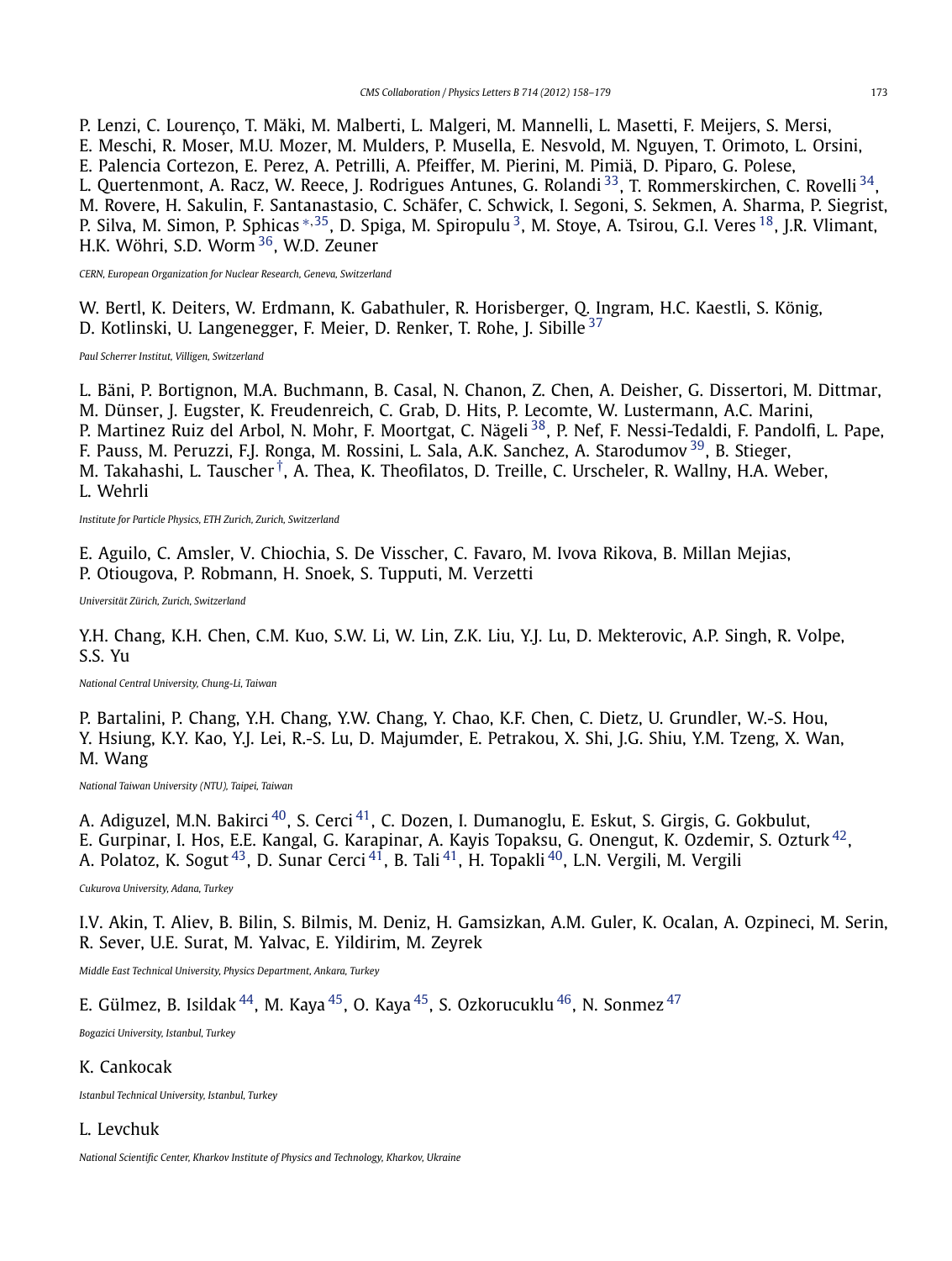F. Bostock, J.J. Brooke, E. Clement, D. Cussans, H. Flacher, R. Frazier, J. Goldstein, M. Grimes, G.P. Heath, H.F. Heath, L. Kreczko, S. Metson, D.M. Newbold [36,](#page-20-0) K. Nirunpong, A. Poll, S. Senkin, V.J. Smith, T. Williams

*University of Bristol, Bristol, United Kingdom*

L. Basso<sup>48</sup>, K.W. Bell, A. Belyaev<sup>48</sup>, C. Brew, R.M. Brown, D.J.A. Cockerill, J.A. Coughlan, K. Harder, S. Harper, J. Jackson, B.W. Kennedy, E. Olaiya, D. Petyt, B.C. Radburn-Smith, C.H. Shepherd-Themistocleous, I.R. Tomalin, W.J. Womersley

*Rutherford Appleton Laboratory, Didcot, United Kingdom*

R. Bainbridge, G. Ball, R. Beuselinck, O. Buchmuller, D. Colling, N. Cripps, M. Cutajar, P. Dauncey, G. Davies, M. Della Negra, W. Ferguson, J. Fulcher, D. Futyan, A. Gilbert, A. Guneratne Bryer, G. Hall, Z. Hatherell, J. Hays, G. Iles, M. Jarvis, G. Karapostoli, L. Lyons, A.-M. Magnan, J. Marrouche, B. Mathias, R. Nandi, J. Nash, A. Nikitenko <sup>39</sup>, A. Papageorgiou, J. Pela<sup>4</sup>, M. Pesaresi, K. Petridis, M. Pioppi <sup>49</sup>, D.M. Raymond, S. Rogerson, A. Rose, M.J. Ryan, C. Seez, P. Sharp [†,](#page-20-0) A. Sparrow, A. Tapper, M. Vazquez Acosta, T. Virdee, S. Wakefield, N. Wardle, T. Whyntie

*Imperial College, London, United Kingdom*

M. Chadwick, J.E. Cole, P.R. Hobson, A. Khan, P. Kyberd, D. Leggat, D. Leslie, W. Martin, I.D. Reid, P. Symonds, L. Teodorescu, M. Turner

*Brunel University, Uxbridge, United Kingdom*

## K. Hatakeyama, H. Liu, T. Scarborough

*Baylor University, Waco, USA*

## C. Henderson, P. Rumerio

*The University of Alabama, Tuscaloosa, USA*

A. Avetisyan, T. Bose, C. Fantasia, A. Heister, J.St. John, P. Lawson, D. Lazic, J. Rohlf, D. Sperka, L. Sulak

*Boston University, Boston, USA*

J. Alimena, S. Bhattacharya, D. Cutts, A. Ferapontov, U. Heintz, S. Jabeen, G. Kukartsev, G. Landsberg, M. Luk, M. Narain, D. Nguyen, M. Segala, T. Sinthuprasith, T. Speer, K.V. Tsang

*Brown University, Providence, USA*

R. Breedon, G. Breto, M. Calderon De La Barca Sanchez, S. Chauhan, M. Chertok, J. Conway, R. Conway, P.T. Cox, J. Dolen, R. Erbacher, M. Gardner, R. Houtz, W. Ko, A. Kopecky, R. Lander, O. Mall, T. Miceli, R. Nelson, D. Pellett, B. Rutherford, M. Searle, J. Smith, M. Squires, M. Tripathi, R. Vasquez Sierra

*University of California, Davis, Davis, USA*

V. Andreev, D. Cline, R. Cousins, J. Duris, S. Erhan, P. Everaerts, C. Farrell, J. Hauser, M. Ignatenko, C. Jarvis, C. Plager, G. Rakness, P. Schlein<sup>†</sup>, J. Tucker, V. Valuev, M. Weber

*University of California, Los Angeles, Los Angeles, USA*

J. Babb, R. Clare, M.E. Dinardo, J. Ellison, J.W. Gary, F. Giordano, G. Hanson, G.Y. Jeng [50,](#page-21-0) H. Liu, O.R. Long, A. Luthra, H. Nguyen, S. Paramesvaran, J. Sturdy, S. Sumowidagdo, R. Wilken, S. Wimpenny

*University of California, Riverside, Riverside, USA*

W. Andrews, J.G. Branson, G.B. Cerati, S. Cittolin, D. Evans, F. Golf, A. Holzner, R. Kelley, M. Lebourgeois, J. Letts, I. Macneill, B. Mangano, S. Padhi, C. Palmer, G. Petrucciani, M. Pieri, M. Sani, V. Sharma, S. Simon, E. Sudano, M. Tadel, Y. Tu, A. Vartak, S. Wasserbaech [51,](#page-21-0) F. Würthwein, A. Yagil, J. Yoo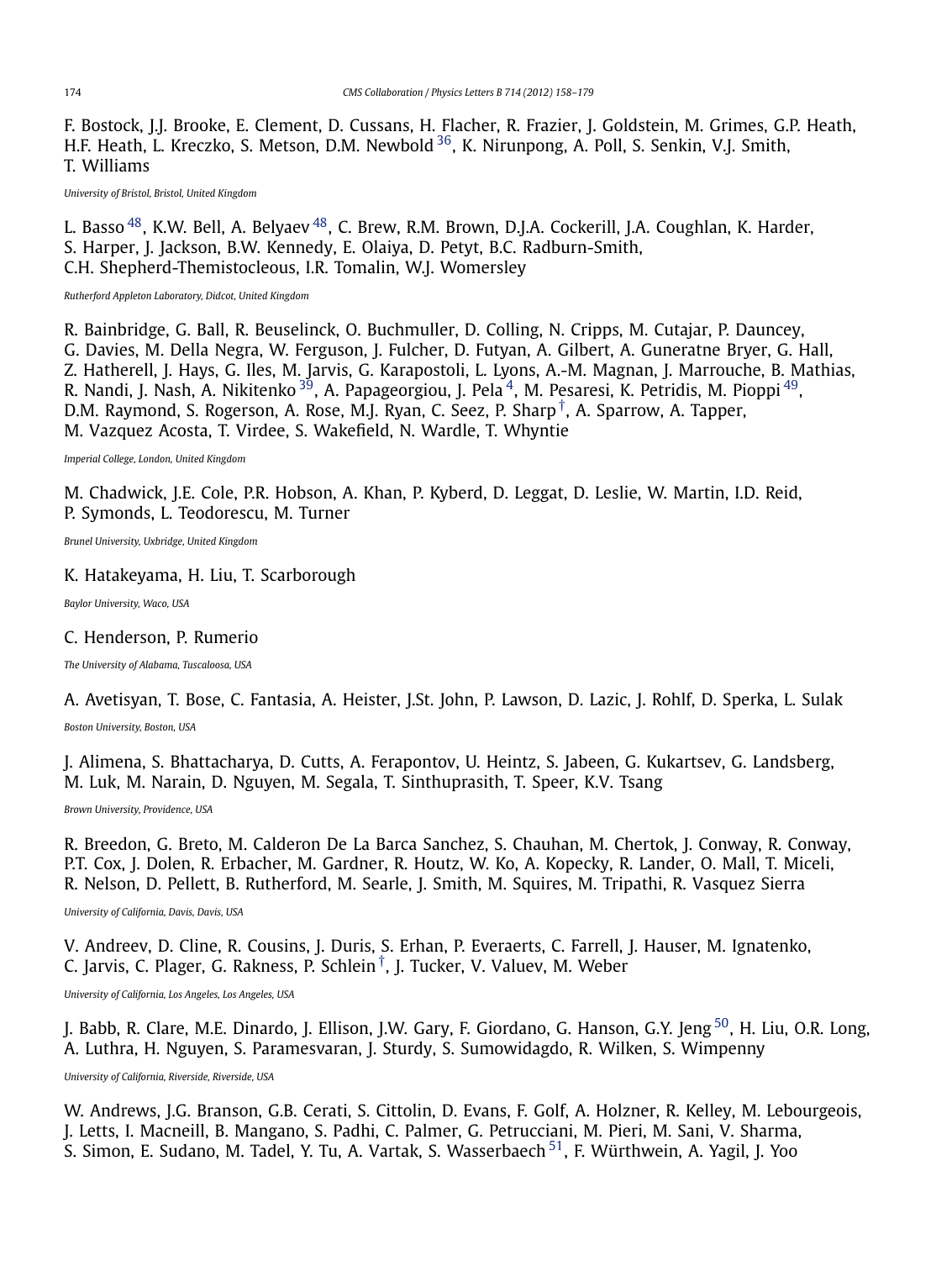D. Barge, R. Bellan, C. Campagnari, M. D'Alfonso, T. Danielson, K. Flowers, P. Geffert, J. Incandela, C. Justus, P. Kalavase, S.A. Koay, D. Kovalskyi, V. Krutelyov, S. Lowette, N. Mccoll, V. Pavlunin, F. Rebassoo, J. Ribnik, J. Richman, R. Rossin, D. Stuart, W. To, C. West

*University of California, Santa Barbara, Santa Barbara, USA*

A. Apresyan, A. Bornheim, Y. Chen, E. Di Marco, J. Duarte, M. Gataullin, Y. Ma, A. Mott, H.B. Newman, C. Rogan, V. Timciuc, P. Traczyk, J. Veverka, R. Wilkinson, Y. Yang, R.Y. Zhu

*California Institute of Technology, Pasadena, USA*

B. Akgun, R. Carroll, T. Ferguson, Y. Iiyama, D.W. Jang, Y.F. Liu, M. Paulini, H. Vogel, I. Vorobiev

*Carnegie Mellon University, Pittsburgh, USA*

J.P. Cumalat, B.R. Drell, C.J. Edelmaier, W.T. Ford, A. Gaz, B. Heyburn, E. Luiggi Lopez, J.G. Smith, K. Stenson, K.A. Ulmer, S.R. Wagner

*University of Colorado at Boulder, Boulder, USA*

L. Agostino, J. Alexander, A. Chatterjee, N. Eggert, L.K. Gibbons, B. Heltsley, W. Hopkins, A. Khukhunaishvili, B. Kreis, N. Mirman, G. Nicolas Kaufman, J.R. Patterson, A. Ryd, E. Salvati, W. Sun, W.D. Teo, J. Thom, J. Thompson, J. Vaughan, Y. Weng, L. Winstrom, P. Wittich

*Cornell University, Ithaca, USA*

## D. Winn

*Fairfield University, Fairfield, USA*

S. Abdullin, M. Albrow, J. Anderson, L.A.T. Bauerdick, A. Beretvas, J. Berryhill, P.C. Bhat, I. Bloch, K. Burkett, J.N. Butler, V. Chetluru, H.W.K. Cheung, F. Chlebana, V.D. Elvira, I. Fisk, J. Freeman, Y. Gao, D. Green, O. Gutsche, A. Hahn, J. Hanlon, R.M. Harris, J. Hirschauer, B. Hooberman, S. Jindariani, M. Johnson, U. Joshi, B. Kilminster, B. Klima, S. Kunori, S. Kwan, C. Leonidopoulos, D. Lincoln, R. Lipton, L. Lueking, J. Lykken, K. Maeshima, J.M. Marraffino, S. Maruyama, D. Mason, P. McBride, K. Mishra, S. Mrenna, Y. Musienko [52,](#page-21-0) C. Newman-Holmes, V. O'Dell, O. Prokofyev, E. Sexton-Kennedy, S. Sharma, W.J. Spalding, L. Spiegel, P. Tan, L. Taylor, S. Tkaczyk, N.V. Tran, L. Uplegger, E.W. Vaandering, R. Vidal, J. Whitmore, W. Wu, F. Yang, F. Yumiceva, J.C. Yun

*Fermi National Accelerator Laboratory, Batavia, USA*

D. Acosta, P. Avery, D. Bourilkov, M. Chen, S. Das, M. De Gruttola, G.P. Di Giovanni, D. Dobur, A. Drozdetskiy, R.D. Field, M. Fisher, Y. Fu, I.K. Furic, J. Gartner, J. Hugon, B. Kim, J. Konigsberg, A. Korytov, A. Kropivnitskaya, T. Kypreos, J.F. Low, K. Matchev, P. Milenovic <sup>53</sup>, G. Mitselmakher, L. Muniz, R. Remington, A. Rinkevicius, P. Sellers, N. Skhirtladze, M. Snowball, J. Yelton, M. Zakaria

*University of Florida, Gainesville, USA*

V. Gaultney, L.M. Lebolo, S. Linn, P. Markowitz, G. Martinez, J.L. Rodriguez

*Florida International University, Miami, USA*

J.R. Adams, T. Adams, A. Askew, J. Bochenek, J. Chen, B. Diamond, S.V. Gleyzer, J. Haas, S. Hagopian, V. Hagopian, M. Jenkins, K.F. Johnson, H. Prosper, V. Veeraraghavan, M. Weinberg

*Florida State University, Tallahassee, USA*

M.M. Baarmand, B. Dorney, M. Hohlmann, H. Kalakhety, I. Vodopiyanov

*Florida Institute of Technology, Melbourne, USA*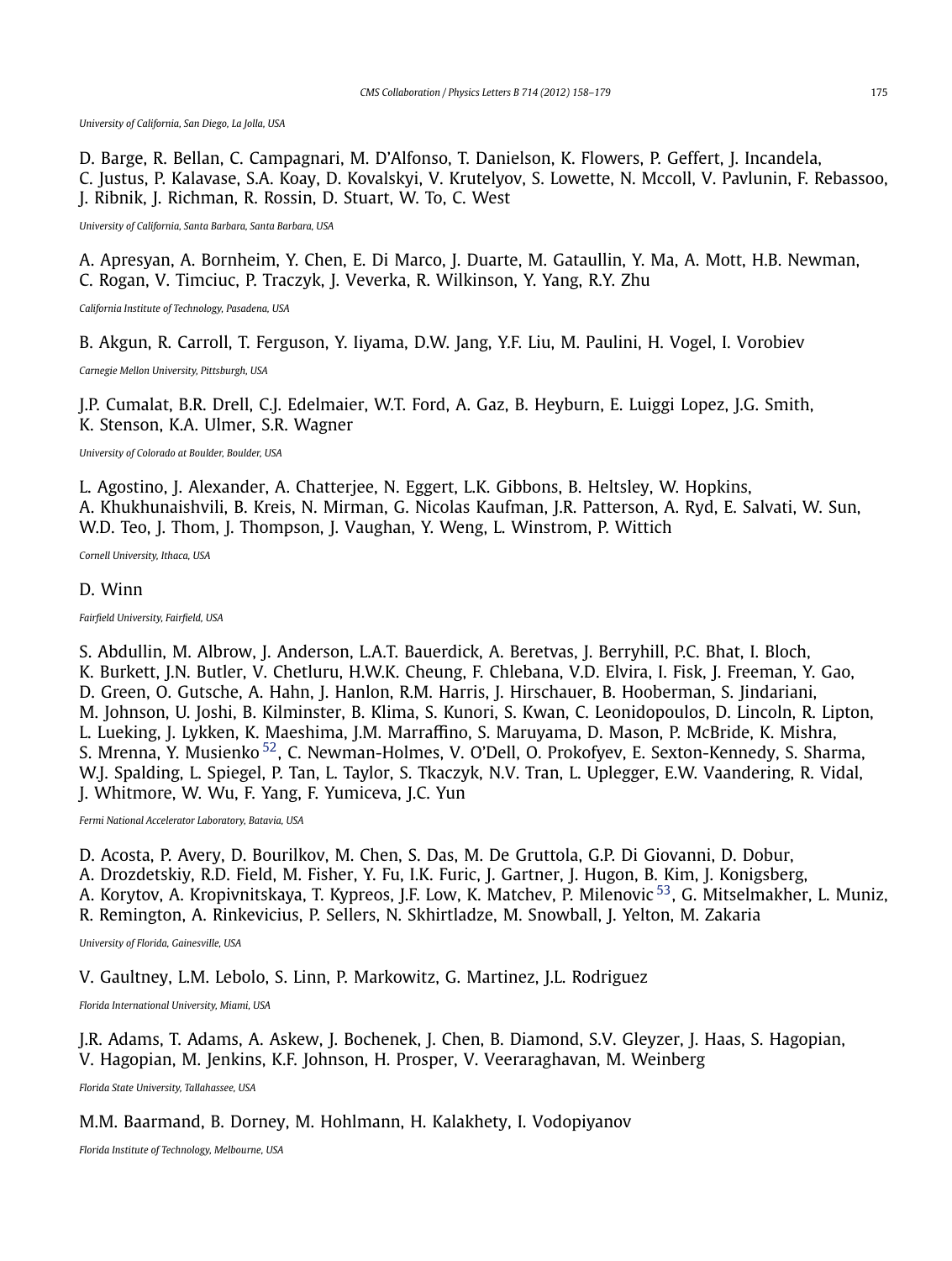M.R. Adams, I.M. Anghel, L. Apanasevich, Y. Bai, V.E. Bazterra, R.R. Betts, I. Bucinskaite, J. Callner, R. Cavanaugh, C. Dragoiu, O. Evdokimov, E.J. Garcia-Solis, L. Gauthier, C.E. Gerber, S. Hamdan, D.J. Hofman, S. Khalatyan, F. Lacroix, M. Malek, C. O'Brien, C. Silkworth, D. Strom, N. Varelas

*University of Illinois at Chicago (UIC), Chicago, USA*

U. Akgun, E.A. Albayrak, B. Bilki <sup>[54](#page-21-0)</sup>, K. Chung, W. Clarida, F. Duru, S. Griffiths, C.K. Lae, J.-P. Merlo, H. Mermerkaya [55,](#page-21-0) A. Mestvirishvili, A. Moeller, J. Nachtman, C.R. Newsom, E. Norbeck, J. Olson, Y. Onel, F. Ozok, S. Sen, E. Tiras, J. Wetzel, T. Yetkin, K. Yi

*The University of Iowa, Iowa City, USA*

B.A. Barnett, B. Blumenfeld, S. Bolognesi, D. Fehling, G. Giurgiu, A.V. Gritsan, Z.J. Guo, G. Hu, P. Maksimovic, S. Rappoccio, M. Swartz, A. Whitbeck

*Johns Hopkins University, Baltimore, USA*

P. Baringer, A. Bean, G. Benelli, O. Grachov, R.P. Kenny Iii, M. Murray, D. Noonan, S. Sanders, R. Stringer, G. Tinti, J.S. Wood, V. Zhukova

*The University of Kansas, Lawrence, USA*

A.F. Barfuss, T. Bolton, I. Chakaberia, A. Ivanov, S. Khalil, M. Makouski, Y. Maravin, S. Shrestha, I. Svintradze

*Kansas State University, Manhattan, USA*

#### J. Gronberg, D. Lange, D. Wright

*Lawrence Livermore National Laboratory, Livermore, USA*

A. Baden, M. Boutemeur, B. Calvert, S.C. Eno, J.A. Gomez, N.J. Hadley, R.G. Kellogg, M. Kirn, T. Kolberg, Y. Lu, M. Marionneau, A.C. Mignerey, K. Pedro, A. Peterman, K. Rossato, A. Skuja, J. Temple, M.B. Tonjes, S.C. Tonwar, E. Twedt

*University of Maryland, College Park, USA*

G. Bauer, J. Bendavid, W. Busza, E. Butz, I.A. Cali, M. Chan, V. Dutta, G. Gomez Ceballos, M. Goncharov, K.A. Hahn, Y. Kim, M. Klute, W. Li, P.D. Luckey, T. Ma, S. Nahn, C. Paus, D. Ralph, C. Roland, G. Roland, M. Rudolph, G.S.F. Stephans, F. Stöckli, K. Sumorok, K. Sung, D. Velicanu, E.A. Wenger, R. Wolf, B. Wyslouch, S. Xie, M. Yang, Y. Yilmaz, A.S. Yoon, M. Zanetti

*Massachusetts Institute of Technology, Cambridge, USA*

S.I. Cooper, P. Cushman, B. Dahmes, A. De Benedetti, G. Franzoni, A. Gude, J. Haupt, S.C. Kao, K. Klapoetke, Y. Kubota, J. Mans, N. Pastika, R. Rusack, M. Sasseville, A. Singovsky, N. Tambe, J. Turkewitz

*University of Minnesota, Minneapolis, USA*

L.M. Cremaldi, R. Kroeger, L. Perera, R. Rahmat, D.A. Sanders

*University of Mississippi, University, USA*

E. Avdeeva, K. Bloom, S. Bose, J. Butt, D.R. Claes, A. Dominguez, M. Eads, P. Jindal, J. Keller, I. Kravchenko, J. Lazo-Flores, H. Malbouisson, S. Malik, G.R. Snow

*University of Nebraska-Lincoln, Lincoln, USA*

U. Baur, A. Godshalk, I. Iashvili, S. Jain, A. Kharchilava, A. Kumar, S.P. Shipkowski, K. Smith

*State University of New York at Buffalo, Buffalo, USA*

G. Alverson, E. Barberis, D. Baumgartel, M. Chasco, J. Haley, D. Trocino, D. Wood, J. Zhang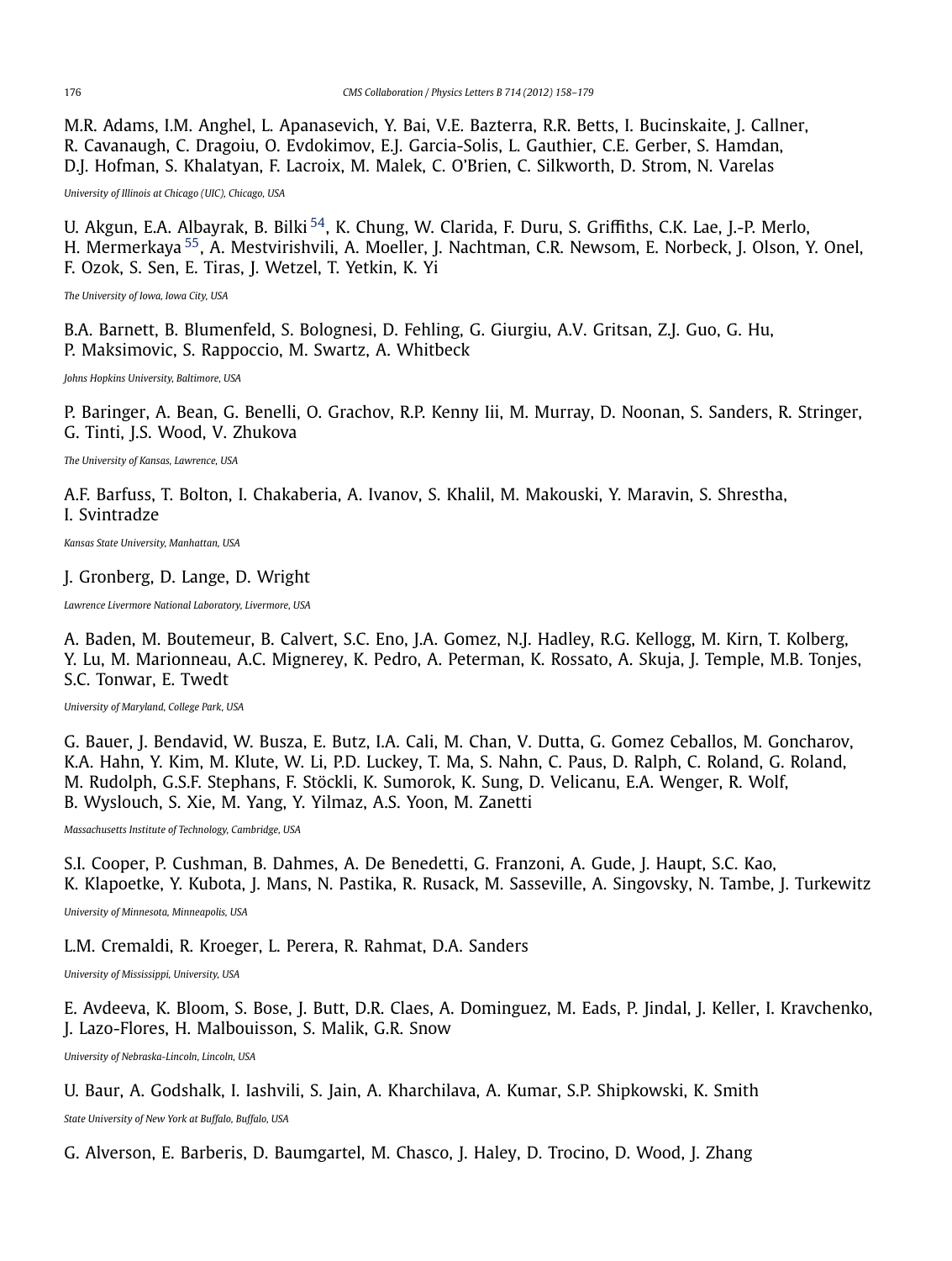A. Anastassov, A. Kubik, N. Mucia, N. Odell, R.A. Ofierzynski, B. Pollack, A. Pozdnyakov, M. Schmitt, S. Stoynev, M. Velasco, S. Won

*Northwestern University, Evanston, USA*

L. Antonelli, D. Berry, A. Brinkerhoff, M. Hildreth, C. Jessop, D.J. Karmgard, J. Kolb, K. Lannon, W. Luo, S. Lynch, N. Marinelli, D.M. Morse, T. Pearson, R. Ruchti, J. Slaunwhite, N. Valls, M. Wayne, M. Wolf

*University of Notre Dame, Notre Dame, USA*

B. Bylsma, L.S. Durkin, A. Hart, C. Hill, R. Hughes, K. Kotov, T.Y. Ling, D. Puigh, M. Rodenburg, C. Vuosalo, G. Williams, B.L. Winer

*The Ohio State University, Columbus, USA*

N. Adam, E. Berry, P. Elmer, D. Gerbaudo, V. Halyo, P. Hebda, J. Hegeman, A. Hunt, E. Laird, D. Lopes Pegna, P. Lujan, D. Marlow, T. Medvedeva, M. Mooney, J. Olsen, P. Piroué, X. Quan, A. Raval, H. Saka, D. Stickland, C. Tully, J.S. Werner, A. Zuranski

*Princeton University, Princeton, USA*

J.G. Acosta, E. Brownson, X.T. Huang, A. Lopez, H. Mendez, S. Oliveros, J.E. Ramirez Vargas, A. Zatserklyaniy

*University of Puerto Rico, Mayaguez, USA*

E. Alagoz, V.E. Barnes, D. Benedetti, G. Bolla, D. Bortoletto, M. De Mattia, A. Everett, Z. Hu, M. Jones, O. Koybasi, M. Kress, A.T. Laasanen, N. Leonardo, V. Maroussov, P. Merkel, D.H. Miller, N. Neumeister, I. Shipsey, D. Silvers, A. Svyatkovskiy, M. Vidal Marono, H.D. Yoo, J. Zablocki, Y. Zheng

*Purdue University, West Lafayette, USA*

#### S. Guragain, N. Parashar

*Purdue University Calumet, Hammond, USA*

A. Adair, C. Boulahouache, V. Cuplov, K.M. Ecklund, F.J.M. Geurts, B.P. Padley, R. Redjimi, J. Roberts, J. Zabel

*Rice University, Houston, USA*

B. Betchart, A. Bodek, Y.S. Chung, R. Covarelli, P. de Barbaro, R. Demina, Y. Eshaq, A. Garcia-Bellido, P. Goldenzweig, Y. Gotra, J. Han, A. Harel, S. Korjenevski, D.C. Miner, D. Vishnevskiy, M. Zielinski

*University of Rochester, Rochester, USA*

A. Bhatti, R. Ciesielski, L. Demortier, K. Goulianos, G. Lungu, S. Malik, C. Mesropian

*The Rockefeller University, New York, USA*

S. Arora, A. Barker, J.P. Chou, C. Contreras-Campana, E. Contreras-Campana, D. Duggan, D. Ferencek, Y. Gershtein, R. Gray, E. Halkiadakis, D. Hidas, A. Lath, S. Panwalkar, M. Park, R. Patel, V. Rekovic, A. Richards, J. Robles, K. Rose, S. Salur, S. Schnetzer, C. Seitz, S. Somalwar, R. Stone, S. Thomas

*Rutgers, the State University of New Jersey, Piscataway, USA*

G. Cerizza, M. Hollingsworth, S. Spanier, Z.C. Yang, A. York

*University of Tennessee, Knoxville, USA*

R. Eusebi, W. Flanagan, J. Gilmore, T. Kamon <sup>56</sup>, V. Khotilovich, R. Montalvo, I. Osipenkov, Y. Pakhotin, A. Perloff, J. Roe, A. Safonov, T. Sakuma, S. Sengupta, I. Suarez, A. Tatarinov, D. Toback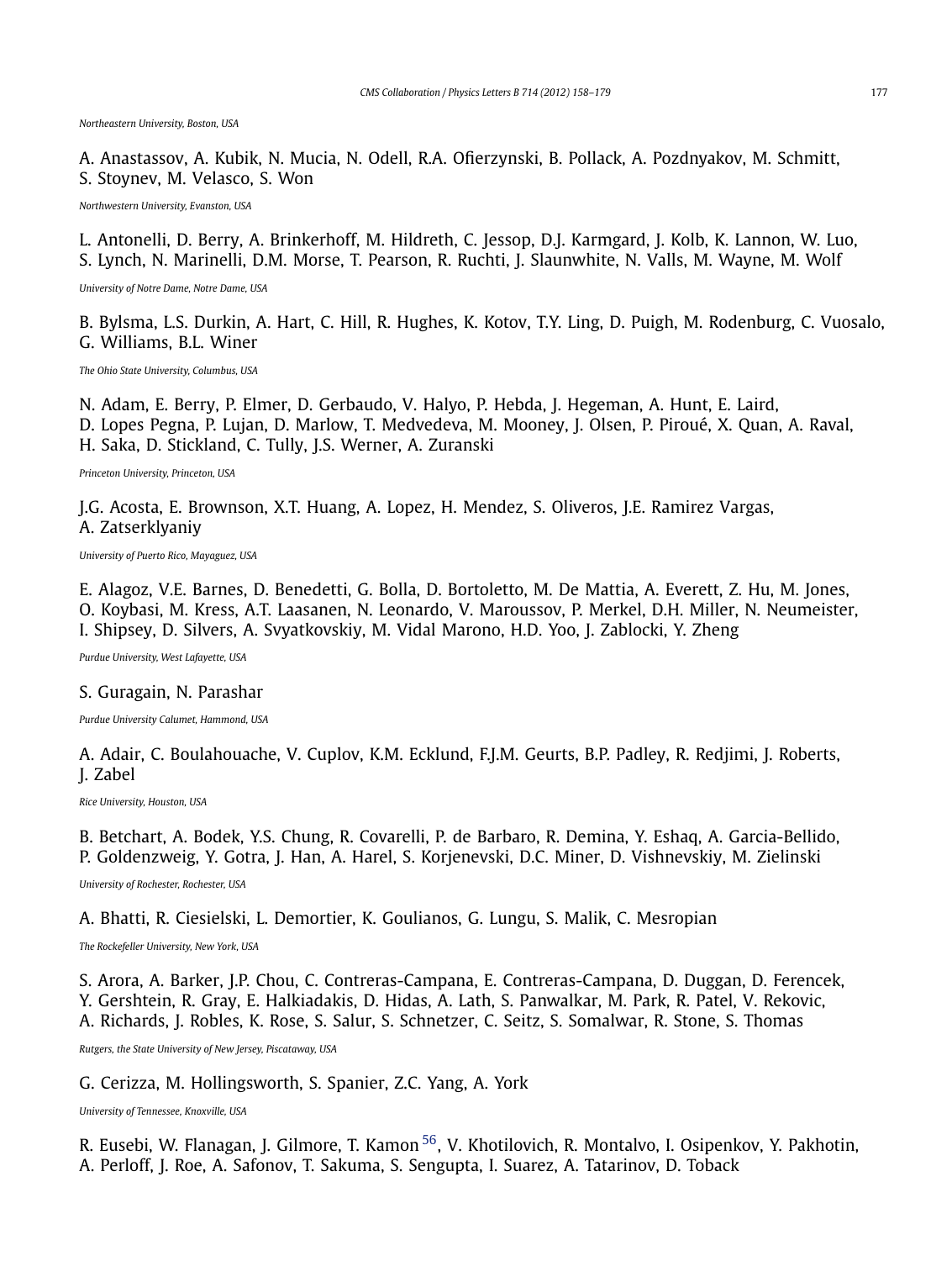<span id="page-20-0"></span>*Texas A&M University, College Station, USA*

N. Akchurin, J. Damgov, P.R. Dudero, C. Jeong, K. Kovitanggoon, S.W. Lee, T. Libeiro, Y. Roh, I. Volobouev

*Texas Tech University, Lubbock, USA*

E. Appelt, D. Engh, C. Florez, S. Greene, A. Gurrola, W. Johns, C. Johnston, P. Kurt, C. Maguire, A. Melo, P. Sheldon, B. Snook, S. Tuo, J. Velkovska

*Vanderbilt University, Nashville, USA*

M.W. Arenton, M. Balazs, S. Boutle, B. Cox, B. Francis, J. Goodell, R. Hirosky, A. Ledovskoy, C. Lin, C. Neu, J. Wood, R. Yohay

*University of Virginia, Charlottesville, USA*

S. Gollapinni, R. Harr, P.E. Karchin, C. Kottachchi Kankanamge Don, P. Lamichhane, A. Sakharov

*Wayne State University, Detroit, USA*

M. Anderson, M. Bachtis, D. Belknap, L. Borrello, D. Carlsmith, M. Cepeda, S. Dasu, L. Gray, K.S. Grogg, M. Grothe, R. Hall-Wilton, M. Herndon, A. Hervé, P. Klabbers, J. Klukas, A. Lanaro, C. Lazaridis, J. Leonard, R. Loveless, A. Mohapatra, I. Ojalvo, G.A. Pierro, I. Ross, A. Savin, W.H. Smith, J. Swanson

*University of Wisconsin, Madison, USA*

- \* Corresponding author.
- *E-mail address:* [cms-publication-committee-chair@cern.ch](mailto:cms-publication-committee-chair@cern.ch) (P. Sphicas).
- † Deceased.
- $1$  Also at National Institute of Chemical Physics and Biophysics, Tallinn, Estonia.
- <sup>2</sup> Also at Universidade Federal do ABC, Santo Andre, Brazil.
- <sup>3</sup> Also at California Institute of Technology, Pasadena, USA.
- <sup>4</sup> Also at CERN, European Organization for Nuclear Research, Geneva, Switzerland.
- <sup>5</sup> Also at Laboratoire Leprince-Ringuet, Ecole Polytechnique, IN2P3-CNRS, Palaiseau, France.
- <sup>6</sup> Also at Suez Canal University, Suez, Egypt.
- <sup>7</sup> Also at Zewail City of Science and Technology, Zewail, Egypt.
- <sup>8</sup> Also at Cairo University, Cairo, Egypt.
- <sup>9</sup> Also at Fayoum University, El-Fayoum, Egypt.
- <sup>10</sup> Also at Ain Shams University, Cairo, Egypt.
- 11 Now at British University, Cairo, Egypt.
- <sup>12</sup> Also at Soltan Institute for Nuclear Studies, Warsaw, Poland.
- <sup>13</sup> Also at Université de Haute-Alsace, Mulhouse, France.
- <sup>14</sup> Now at Joint Institute for Nuclear Research, Dubna, Russia.
- <sup>15</sup> Also at Moscow State University, Moscow, Russia.
- <sup>16</sup> Also at Brandenburg University of Technology, Cottbus, Germany.
- <sup>17</sup> Also at Institute of Nuclear Research ATOMKI, Debrecen, Hungary.
- <sup>18</sup> Also at Eötvös Loránd University, Budapest, Hungary.
- <sup>19</sup> Also at Tata Institute of Fundamental Research HECR, Mumbai, India.
- <sup>20</sup> Also at University of Visva-Bharati, Santiniketan, India.
- <sup>21</sup> Also at Sharif University of Technology, Tehran, Iran.
- <sup>22</sup> Also at Isfahan University of Technology, Isfahan, Iran.
- <sup>23</sup> Also at Shiraz University, Shiraz, Iran.
- <sup>24</sup> Also at Plasma Physics Research Center, Science and Research Branch, Islamic Azad University, Teheran, Iran.
- <sup>25</sup> Also at Facoltà Ingegneria Università di Roma, Roma, Italy.
- <sup>26</sup> Also at Università della Basilicata, Potenza, Italy.
- <sup>27</sup> Also at Università degli Studi Guglielmo Marconi, Roma, Italy.
- <sup>28</sup> Also at Università degli Studi di Siena, Siena, Italy.
- <sup>29</sup> Also at University of Bucharest, Faculty of Physics, Bucuresti-Magurele, Romania.
- <sup>30</sup> Also at Faculty of Physics of University of Belgrade, Belgrade, Serbia.
- <sup>31</sup> Also at University of Florida, Gainesville, USA.
- <sup>32</sup> Also at University of California, Los Angeles, Los Angeles, USA.
- <sup>33</sup> Also at Scuola Normale e Sezione dell' INFN, Pisa, Italy.
- <sup>34</sup> Also at INFN Sezione di Roma; Università di Roma "La Sapienza", Roma, Italy.
- <sup>35</sup> Also at University of Athens, Athens, Greece.
- <sup>36</sup> Also at Rutherford Appleton Laboratory, Didcot, United Kingdom.
- <sup>37</sup> Also at The University of Kansas, Lawrence, USA.
- <sup>38</sup> Also at Paul Scherrer Institut, Villigen, Switzerland.